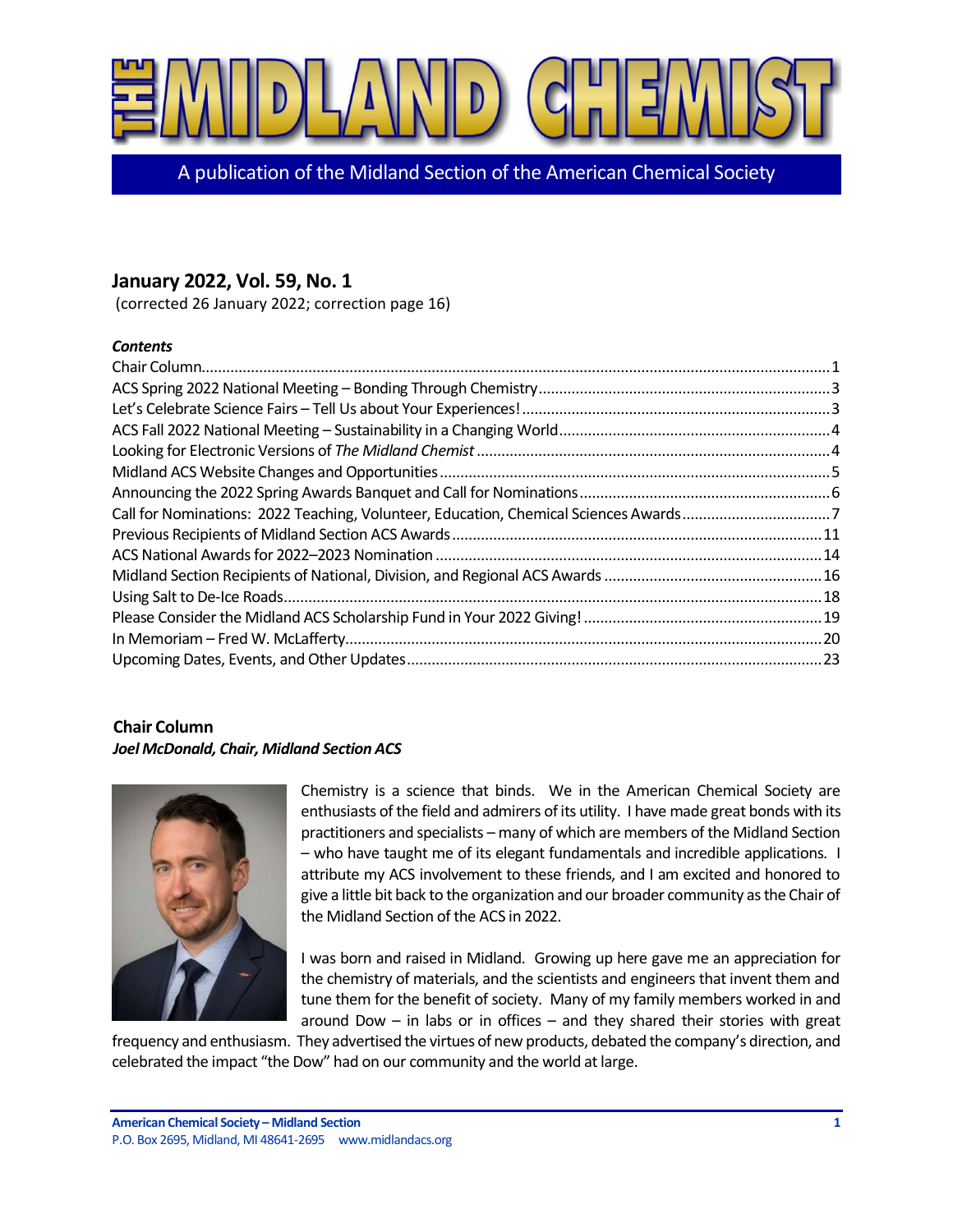I selected Physics as a field of study inspired in large part by my grandfather who was a physicist at Dow, and a close friend's father who was a physicist at Dow Corning. First at Alma College and then at the University of Michigan, my interest in physics evolved from the fundamental to the applied, and I eventually completed a dissertation that mixed optics with material science. From there I was fortunate to land a Postdoctoral Scholar position at Sandia National Labs where I worked on energetic materials, picking up some exciting chemistry along the way, in particular the exothermic arts of mixing metals. When my wife, Melissa, and I had our first child we decided to move closer to home. I was lucky enough to find and fill an open role at Dow Corning, and in 2010 made the move back to Midland, back to my hometown to try my hand at the distinctly fascinating and uniquely challenging world of silicones.

The projects at Dow Corning were similarly stimulating – exploring Si-based materials for energy storage and LED lighting. Patient mentors taught me the chemistry and properties of siloxanes, and I learned – as many of you have as well – that our teams thrive when we bring together scientists and engineers with diverse backgrounds and expertise to solve challenges. Chemistry is at the heart of what we do in these teams – new molecules, new materials – and we make them better by getting input from across the spectrum of knowledge represented by the scientists in our region. Following a stint as Dow's R&D Strategy Leader, I have now found a new set of chemistries to learn in Dow Coating Materials where I am the Director of Application Development and Technical Service.

As Chair of the Midland Section ACS, I plan to focus on three areas: Programming, Membership, and Communication. We are fortunate to have a strong foundation in each of these areas, and my objective is to build upon that foundation from the perspective of mitigating challenges associated with the evolving global pandemic. Some aspects of our traditional programming have been stifled by the challenges of these times, and we will revisit and adjust our strategy for events to engage our members and the community both during the remaining months of the pandemic and going forward into the post-pandemic world.

Our local section membership has declined in recent years. We will explore how connecting with local companies and other professional societies locally might raise awareness of the unique benefits of the ACS, while also defining a proactive approach to engaging new members with the new, updated membership fee structure.

Our impact to the community of Midland and the surrounding Great Lakes Bay Region is incredible and recognized frequently with ChemLuminary Awards. I aspire to take the communication of these achievements to the next level, and in particular link the achievements of the local section to the responsible contributors in order to solidify an important aspect of active membership.

I look forward to your feedback and recommendations as we pursue these objectives and appreciate your confidence and support as we embark on another impactful year for the Midland Section of the ACS. And as chemistry binds us, we will stick together to assure the continued impact of our organization through the challenges and opportunities ahead.

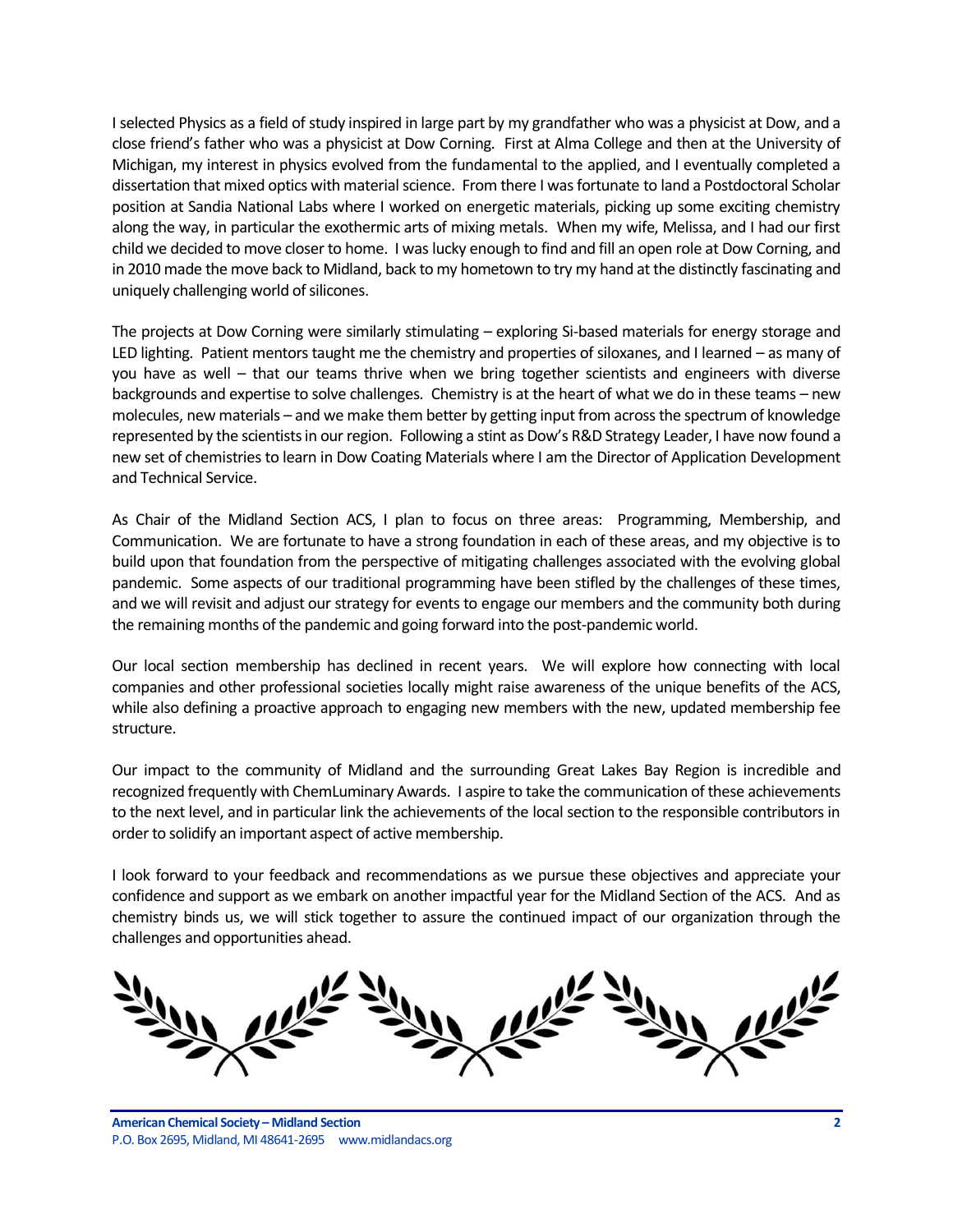# <span id="page-2-0"></span>**ACS Spring 2022 National Meeting – Bonding Through Chemistry** *Steve Keinath, Co-Editor, The Midland Chemist*

Editor's note: This article is reprinted, in part, from the January 11, 2022, issue of the online *ACS Matters* newsletter, a publication of the American Chemical Society.



**Mark your calendars: Registration for ACS [Spring](https://app.connect.discoveracs.org/e/er?s=341921710&lid=15174&elqTrackId=59378516175F098E18D078096E29CE94&elq=b3a103c7ed3c4cb0b6a44bd58f0e92a8&elqaid=4692&elqat=1) 2022 opened on January 17.** The meeting theme, "Bonding Through Chemistry," will be at the core of programming for the hybrid event taking place March 20-24, 2022, virtually and in San Diego, CA. Explore the **[Schedule-at-a-](https://app.connect.discoveracs.org/e/er?s=341921710&lid=15173&elqTrackId=5FDB65BA347AED7F8DCAAF7A3C36AD20&elq=b3a103c7ed3c4cb0b6a44bd58f0e92a8&elqaid=4692&elqat=1)[Glance](https://app.connect.discoveracs.org/e/er?s=341921710&lid=15173&elqTrackId=5FDB65BA347AED7F8DCAAF7A3C36AD20&elq=b3a103c7ed3c4cb0b6a44bd58f0e92a8&elqaid=4692&elqat=1)** to review the overall meeting schedule, including hybrid, in-person, and live virtual sessions along with keynote events, expo hours, and poster events.

Book your housing by February 25, 2022, and receive

exclusive rates and benefits by **making your hotel [reservations](https://app.connect.discoveracs.org/e/er?s=341921710&lid=15172&elqTrackId=B3547A6C5D99F04DFA3FF0458C2C804B&elq=b3a103c7ed3c4cb0b6a44bd58f0e92a8&elqaid=4692&elqat=1)**through ConferenceDirect, the official housing service provider for ACS Spring 2022 in San Diego, CA. Please note that the ACS does not endorse booking hotel reservations through any other sources.

**Please note!** ACS Spring 2022 will be a mask- and vaccination-required event for all attendees, exhibitors, vendors, and ACS staff who plan to participate at the meeting in-person. Everyone attending in person will need to be fully vaccinated by March 6, 2022, and also will be required to provide a mobile number during registration to complete the proof of vaccination process. For detailed information about the requirements and all other ACS safety measures, please visit the **[ACS website](https://app.connect.discoveracs.org/e/er?s=341921710&lid=15171&elqTrackId=85ECDD44B7C4B92434F2EE2A4EFAFAA1&elq=b3a103c7ed3c4cb0b6a44bd58f0e92a8&elqaid=4692&elqat=1)**. We look forward to seeing you at ACS Spring 2022 – virtually or in-person!

# <span id="page-2-1"></span>**Let's Celebrate Science Fairs – Tell Us about Your Experiences!** *Gina Malczewski, Director and Outreach Committee, Midland Section ACS*



Science fairs have a rich history in the Great Lakes Bay region – sometimes required for students, always producing interesting takes on the scientific method, and often addressing questions like: Will plants grow better when exposed to music? Or can you really make a light bulb work with lemons? Such projects are almost a rite of passage in science, and besides involving experiments, they usually require displays, documentation, and interviews – all great learning experiences.

As an ACS member, have you ever participated in a Great Lakes Bay Science Fair? Perhaps as a student you won an award – or did you use your skills to judge a project developed by a budding scientist? If so, please contact us. We would like to celebrate science fairs, document your recollections, and look at how such

projects have changed over the years, and perhaps even explore how participation in science fairs may have set a few of us onto our career paths.

Pictures and anecdotes are welcome, and we hope to feature these on our updated centennial website, which was devoted in 2019 to our historical exhibit, but is now being revived for the new exhibit display planned for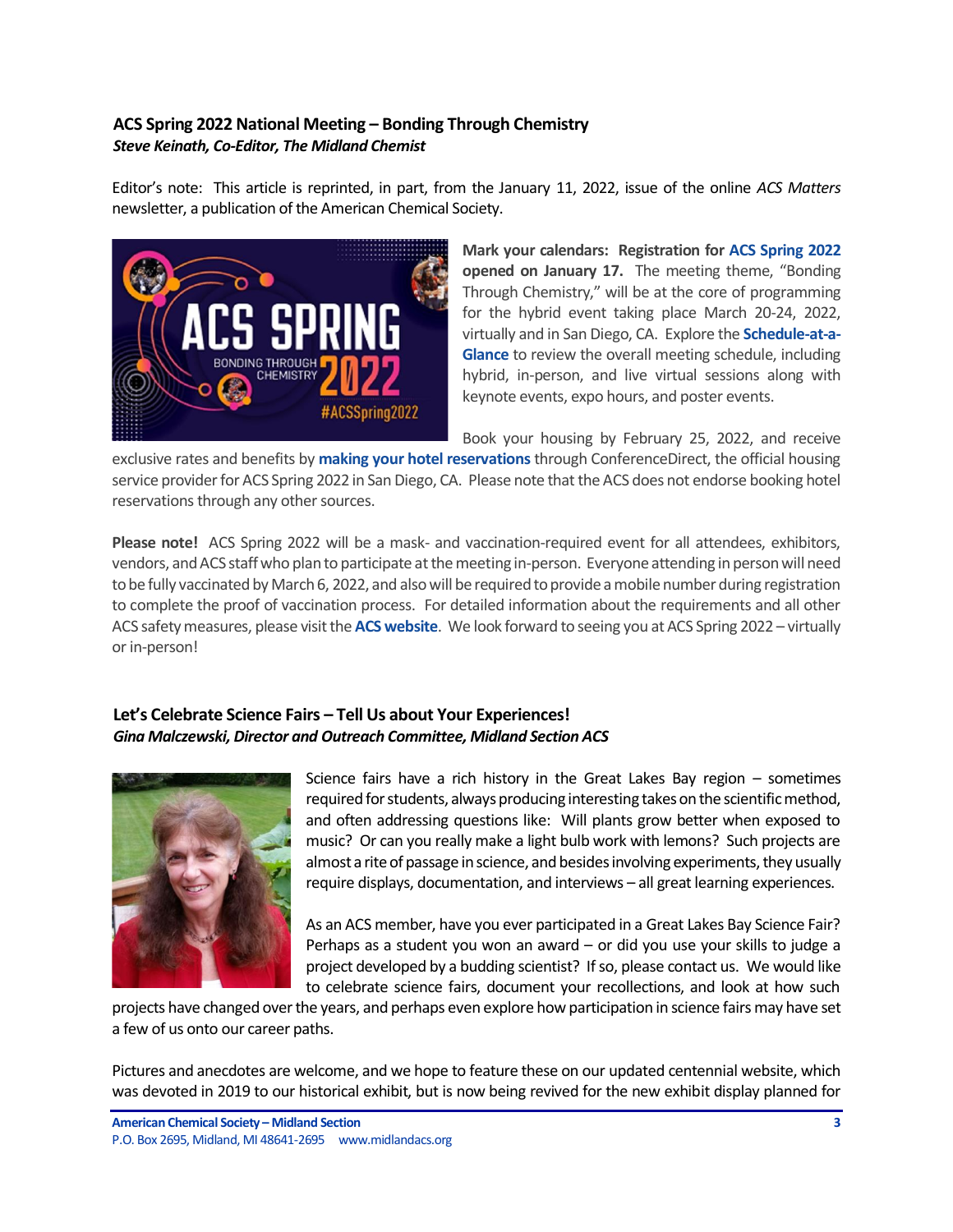Rowe Hall at CMU. (If you have a certificate that we can copy, we could also consider it for an actual exhibit artifact.) The website will focus on various historical aspects of chemistry (and the broader science), highlighting activities, events, and people in the Great Lakes Bay area. If you have a question or a story, etc., that you would like to share, please contact me a[t reginamalczewski@gmail.com.](mailto:reginamalczewski@gmail.com)

# <span id="page-3-0"></span>**ACS Fall 2022 National Meeting – Sustainability in a Changing World** *Steve Keinath, Co-Editor, The Midland Chemist*

Editor's note: This article is reprinted, in part, from the January 18, 2022, issue of the online *ACS Matters* newsletter, a publication of the American Chemical Society.



## **NOW ACCEPTING ABSTRACTS FOR ACS FALL 2022**

[Submit your abstracts](https://www.acs.org/content/acs/en/meetings/acs-meetings/abstract-submission/call-for-abstracts.html?sc=220118_mtg_news_acsmters_SPR22_od) for oral and poster presentations for ACS Fall 2022. The meeting theme, "Sustainability in a Changing World," will be the core of programming. Sessions for the planned hybrid meeting will be held in Chicago, IL, and virtually, August 21-25, 2022. Those who wish to submit an abstract will have the option of selecting a virtual or in-person presentation format during the abstract submission process.

ACS Meetings & Expositions bring together chemistry professionals, educators, and students worldwide to discover and share research, network, and advance careers. These meetings are an excellent opportunity for professionals and students to showcase their work and connect with colleagues in all areas of chemistry.

While ACS Fall 2022 is planned as a hybrid event, we continue to carefully monitor the situation relative to the COVID pandemic and its potential impacts on the meeting.

Please visit th[e meeting website](https://www.acs.org/content/acs/en/meetings/acs-meetings/abstract-submission/call-for-abstracts.html?sc=220118_mtg_news_acsmters_SPR22_od) to find a list of the programming divisions and planned symposia that are open for submissions. **The deadline to submit abstracts is Monday, March 14, 2022.**

# <span id="page-3-1"></span>**Looking for Electronic Versions of** *The Midland Chemist Mark Jones, Director and 2020 Chair, Midland Section ACS*

Electronic versions of *The Midland Chemist* are available back to the year 2000, but some of those issues are missing. Anyone having electronic versions of past issues of *The Midland Chemist* is asked to notify [webmasters@midlandacs.org.](mailto:webmasters@midlandacs.org) Please se[e midlandchemist.org](https://midlandchemist.org/) for the missing issues.

Specifically, three issues of *The Midland Chemist* are missing from the electronic archive: March 2004, October 2010, and December 2010.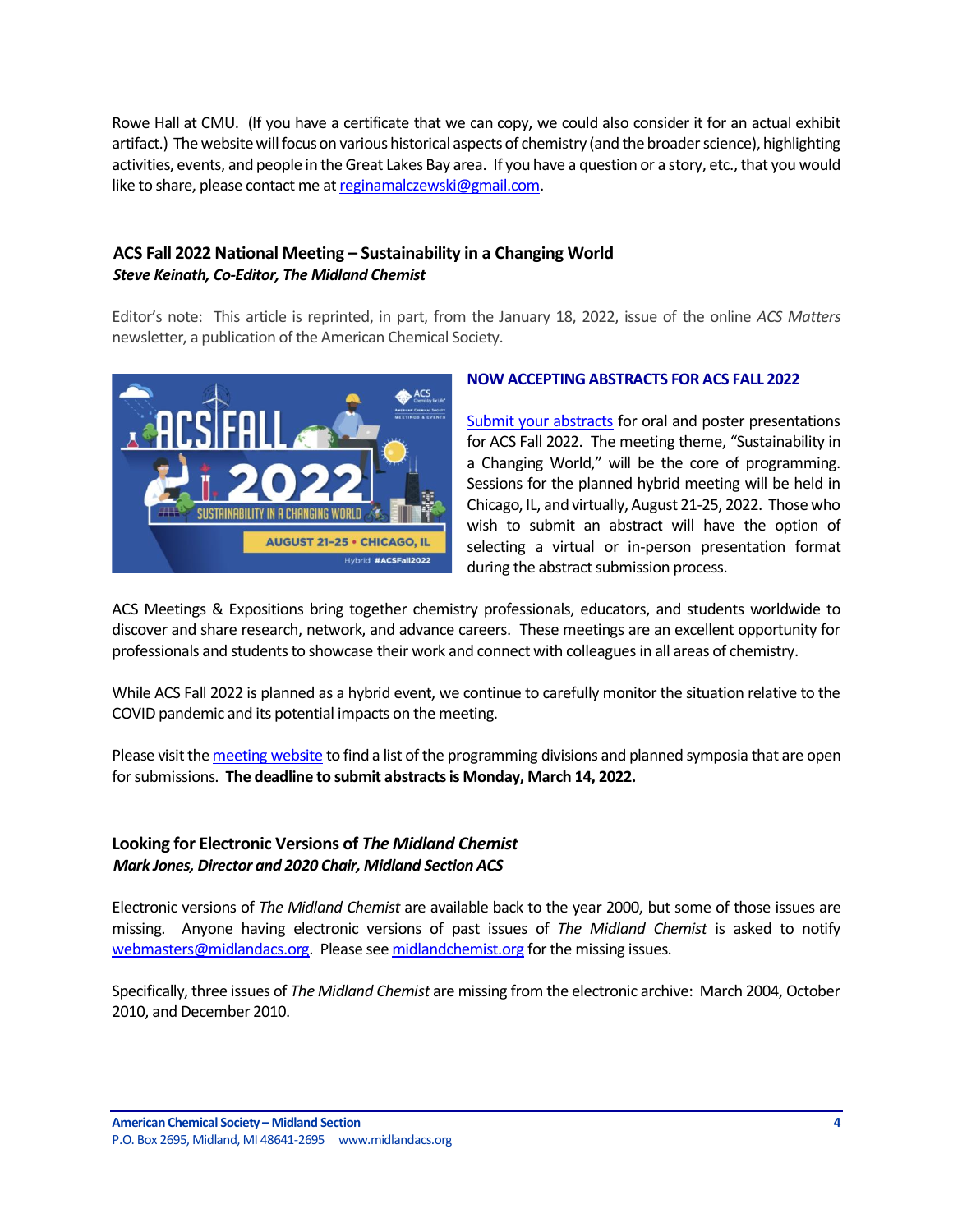# <span id="page-4-0"></span>**Midland ACS Website Changes and Opportunities** *Mark Jones, Director and 2020 Chair, Midland Section ACS*

The Midland ACS Local Section websites have been upgraded. You'll note the new look when you visit [midlandacs.org](https://midlandacs.org/). Changes that can't be seen offer the Section flexibility and room for growth. We've also improved security in several ways after the hacking events of the past year.

All data on the old websites have been retained. Nothing has been deleted. We have operating backups of the old site. We have removed sections of the old site that have not been updated within the past twoyears. Please notify th[e webmasters@midlandacs.org](mailto:webmasters@midlandacs.org) if there is content to be added back to the main site.

We've moved to a platform that allows effectively unlimited websites. Changes made allow better organization of information, increased ease of back-up, and an enhanced user experience. These changes include:

- Creation of the [midlandchemist.org](https://midlandchemist.org/) site. This clean archive allows easy searching just within only past *Midland Chemist* issues, in addition to providing an organized backup of this valuable history of the Section.
- Creation of an archive site is underway where an organized backup of important Section information can be maintained.
- Migration of the [midlandacs100.org](https://midlandacs100.org/) site to the new server. This site chronicles the 100-year history of the Local Section, leading up to the centennial celebration in 2019.

Changes made mean that any groups needing a web presence may now be given that presence within the Midland ACS web properties. Producing either subdomains or full sites is easily done. If interested, please make inquires t[o webmasters@midlandacs.org.](mailto:webmasters@midlandacs.org)

Unlimited email accounts and forwarders are also available. Please contact [webmasters@midlandacs.org](mailto:webmasters@midlandacs.org) to establish either.

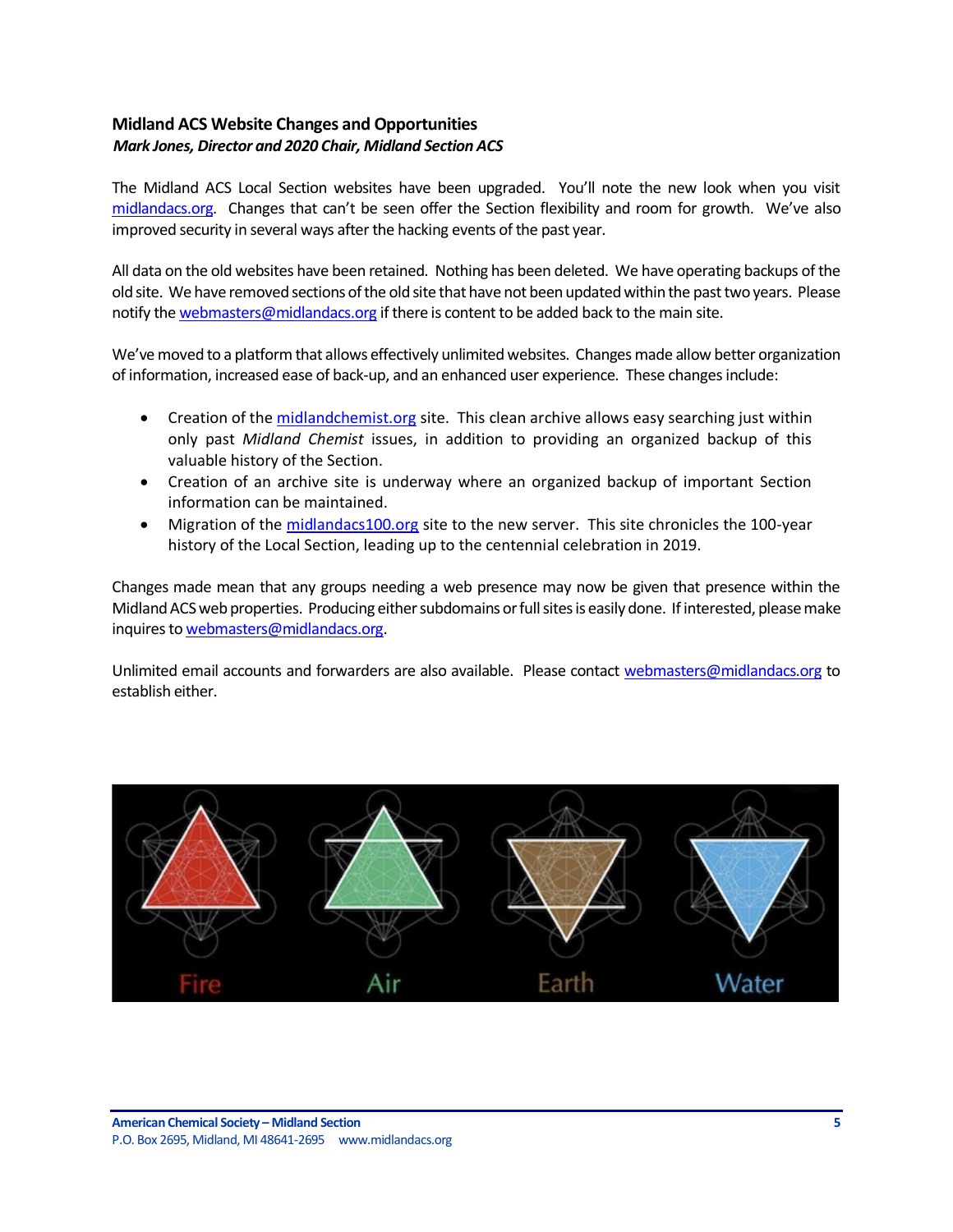# <span id="page-5-0"></span>**Announcing the 2022 Spring Awards Banquet and Call for Nominations** *Diana Deese, Awards Committee Chair, Midland Section ACS*

The date for the 31st annual American Chemical Society Midland Section Spring Awards Banquet has been set for Wednesday, May 4, at the Great Hall Banquet & Convention Center in Midland, when we will, again, be recognizing outstanding educators, volunteers, and colleagues that you will have graciously taken the time to nominate.

Let's make this event a unique one since it is on May the 4th. Hmm … should I host this awards event as Darth Vader … or Chewbacca? Maybe another Wookie, or Obi-Wan? *"Oh, my dear friend(s) … how I've missed you" – C3PO.*

I promise, Star Wars garb is optional … we usually opt for business casual. Because there have been no awards banquets the last two years due to COVID, I will extend an invitation to the 2020 and 2021 award recipients to allow them to be recognized in front of an audience of their fellow science people and peers, too.

The awards banquet is a great way to connect with others in chemistry and the related sciences. We will recognize students and those in education and industry, … those who have gone before us, those who teach the next generation, and those who will be following in our footsteps. Please consider joining us for a night of good food and great fun!

As always, my goal is to have a representative outstanding student from each high school in the Midland Section area and to have a nominee for each award offered this year. I am counting on your help to make this happen as I know that we have very deserving people in every category! *"There's always a bigger fish" – Qui-Gon Jinn.*

The process of nominating is very easy. The minimum submission criteria for nominations are a quality nominating letter extolling the virtues of your nominee and supporting the criteria of the award, along with one supporting letter of recommendation (two letters are even better). Consider getting your colleagues together for lunch and putting together a packet. If you are in a managerial role and are worried about favoritism, consider nominating 2-3 qualified persons (you will remain anonymous, if required, and nominations are considered for three years). If you would like to be considered for an award, there is the option to self-nominate. If you are a parent, consider nominating your child's outstanding science or chemistry teacher, or a science volunteer you know. *"Fear is the path to the dark side" – Yoda.*

It only takes about one hour to put together an award-winning letter and an additional 15 minutes soliciting supporting letters. Think of what it will mean to that person and how good you will feel about your good deed. *"Do, or do not … there is no try" – Yoda.*

Nomination packets for all awards (except outstanding high school and collegiate awards) must, at a minimum, consist of a current resume or equivalent, and at least one supporting letter in addition to your letter of nomination, all stating why the nominee is deserving of the award with specific examples of professional involvement/growth, contributions to industry, and outside affiliations.

It is highly recommended that the nomination includes a publications and patent list where applicable. Additional letters of support can come from students, parents, community members, and/or administrators. An example nomination letter can be requested from the awards chair via e-mail. *"A cause that was worth it" – Cassian Andor.*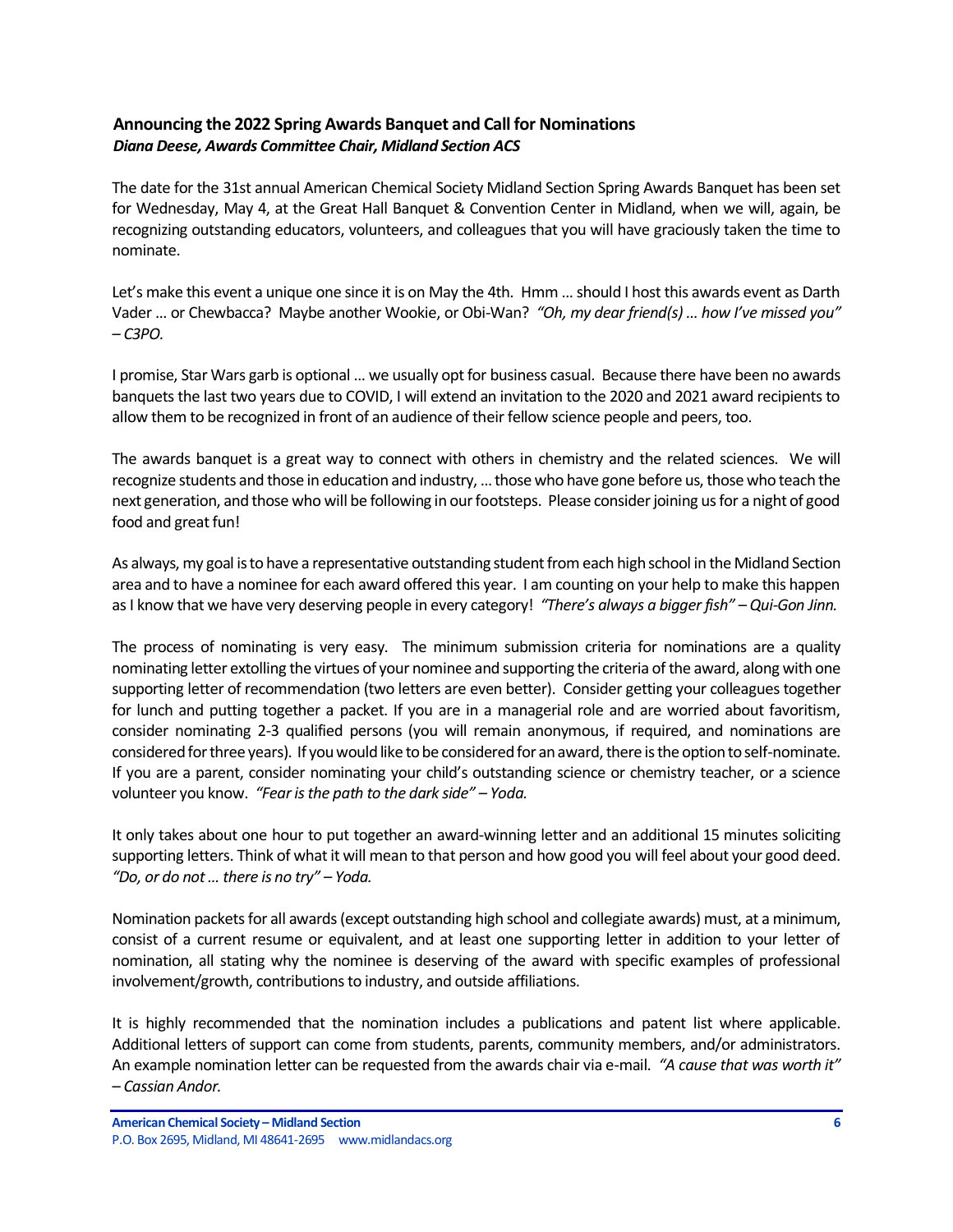I have listed previous award recipients at the end of this article as nominees must not have received the award that they are being nominated for within the past 10 years. Nominations not meeting the minimum requirements, and submissions received after the March 25, 2022, deadline, will not be considered. *"Now I have nothing" – Maul.*

For those of you sequestered in labs who feel you might not be able to attend unless you nominate someone, I say save the date and come on out for a night of food, fun, and fraternization! Watch for more detailed information right here in *The Midland Chemist*! *"I chose to live for my people" – Riyo Chuchi.*

As always, contact me if you have any questions: Diana Deese, Midland Section ACS Awards Committee Chair [\(dkdeese@dow.com\)](mailto:dkdeese@dow.com). *"I am no Jedi" – Ahsoka Tano.*

# <span id="page-6-0"></span>**Call for Nominations: 2022 Teaching, Volunteer, Education, Chemical Sciences Awards** *Diana Deese, Awards Committee Chair, Midland Section ACS*

Each year, the Midland Section of the American Chemical Society presents awards to recognize outstanding achievement in the chemical sciences. Nominations for the 2022 awards are invited for the following areas:

- Outstanding Elementary Level Science Teaching
- Outstanding Middle Level Science Teaching
- Outstanding High School Chemistry Teaching
- Outstanding College Chemistry Teaching
- Science Education Volunteer of the Year
- Outstanding Achievement in the Promotion of Diversity in Chemistry, Related Sciences, and Engineering *(Not offered this year; awarded every other year)*
- Outstanding Achievement and Promotion of the Chemical Sciences
- Outstanding Service to the American Chemical Society
- Outstanding Chemical Technician
- Outstanding High School / College Chemistry Students
- Team Innovation Award

## *Outstanding Science / Chemistry Teaching Awards*

Candidates for the teaching awards must be educators at schools in the five-county geographical area of the Midland Section: Bay, Gratiot, Isabella, Midland, and Saginaw Counties. One candidate will be recognized for their teaching contributions in each of the following categories: Elementary, Middle Level, High School, and College.

## *Science Education Volunteer of the Year*

The Science Education Volunteer of the Year award is presented to an individual who makes a substantial contribution to science learning in the Midland Section through voluntary efforts.

## *Outstanding Achievement in the Promotion of Diversity in Chemistry, Related Sciences, and Engineering (Not offered this year; awarded every other year)*

This award recognizes a person or group residing in Midland, Bay, Saginaw, Isabella, or Gratiot County for outstanding achievement in enhancing the participation of under-represented groups in the study of chemistry, related sciences, and engineering. The nomination must come from a Midland Section ACS member. The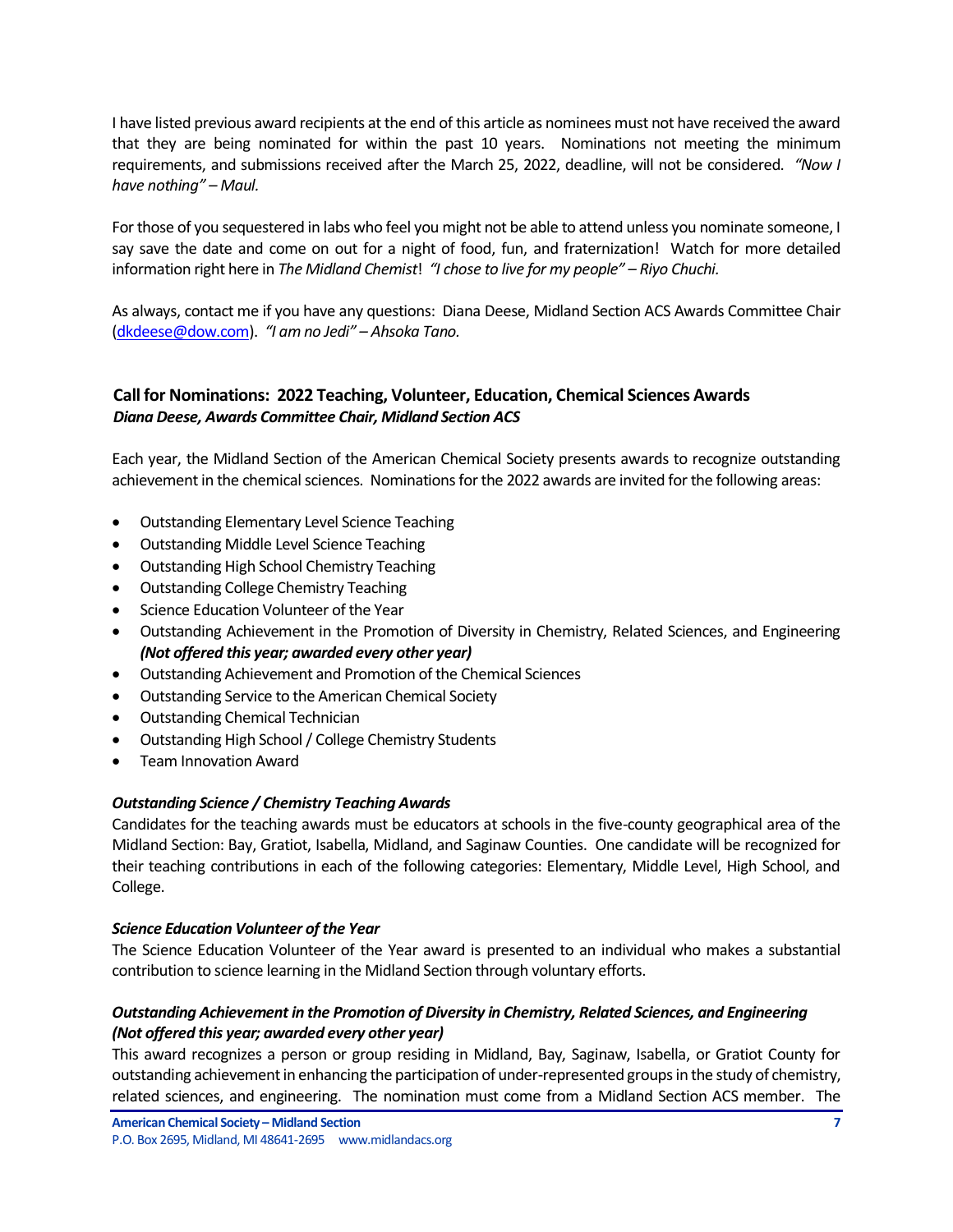criteria for this award include teaching, mentoring, serving as a role model, and active and sustained participation in organizations that support diversity which have had a demonstrable impact on the promotion of diversity in chemistry, related sciences, and engineering. Members of the Midland Section Inclusion and Diversity Committee are ineligible to receive this award.

## *Outstanding Achievement and Promotion of the Chemical Sciences*

Each year the Midland Section honors an individual residing within the Section's geographical area who has demonstrated outstanding achievement and promotion of the chemical sciences. This award recognizes dedication and service to the chemical profession, but the recipient need not be an ACS member.

## *Outstanding Service to the American Chemical Society*

The Section sponsors an annual award to recognize outstanding service to the Midland Section of the ACS. This award recognizes achievement in the promotion of the goals and objectives of the Society. Nominees shall be members of the Midland Section. Nominations should include a history of service to the Midland Section and supporting letters from fellow ACS members.

## *Outstanding Chemical Technician*

The Section presents an annual Outstanding Chemical Technician Award to an individual who has demonstrated an extremely high degree of professionalism as a chemical technician. Nominees must have worked for five years as a chemical technician, or in a related field, and whose primary job includes conducting experimentation or correlating information to help solve chemical problems or discover new chemical knowledge. The nominee must have successfully completed a two-year post-high school level chemistry curriculum leading to an associate degree, the equivalent course in a baccalaureate program, or equivalent experience. Chemical technicians do not need to be an ACS member to be eligible for this award. Nominations should include outside affiliations. *Request the National ACS nomination form from the awards chair to nominate in this category.*

#### *Outstanding High School / College Chemistry Students*

The Awards Committee also recognizes outstanding chemistry students at the high school and collegiate levels. Those students should be selected by their respective departments, and their names forwarded to the Awards Committee using the form attached to this call for nominations. One selection per school; no supporting letters are needed.

#### *Team Innovation Award*

Up to three awards per year recognizing the teams responsible for successful, commercialized product or process innovation taking place in the Midland Section area within the current or previous two calendar years. One award will be reserved for organizations with less than 300 employees. ACS membership is not required. Nominations will be judged on inventiveness, impact (economic, environmental, societal), and connection to the Great Lakes Bay Region. Work done outside the area will be considered provided that the contributions of Midland area-based team members are significant. Press releases or other public announcements are expected to be included with the nomination packets for commercialized products or processes (support letters from company leadership will be accepted in lieu of press releases). A \$60 submission fee is required for each team innovation award nomination.

**-- -- -- -- -- -- -- -- -- -- -- -- -- -- -- -- -- -- -- -- -- -- -- -- -- -- -- -- -- -- -- -- -- -- -- -- -- -- -- -- -- -- -- --**

Recipients of all awards will be selected by the Awards Committee with the exception of the Outstanding Achievement and Promotion of the Chemical Sciences award which is submitted to the Midland Section ACS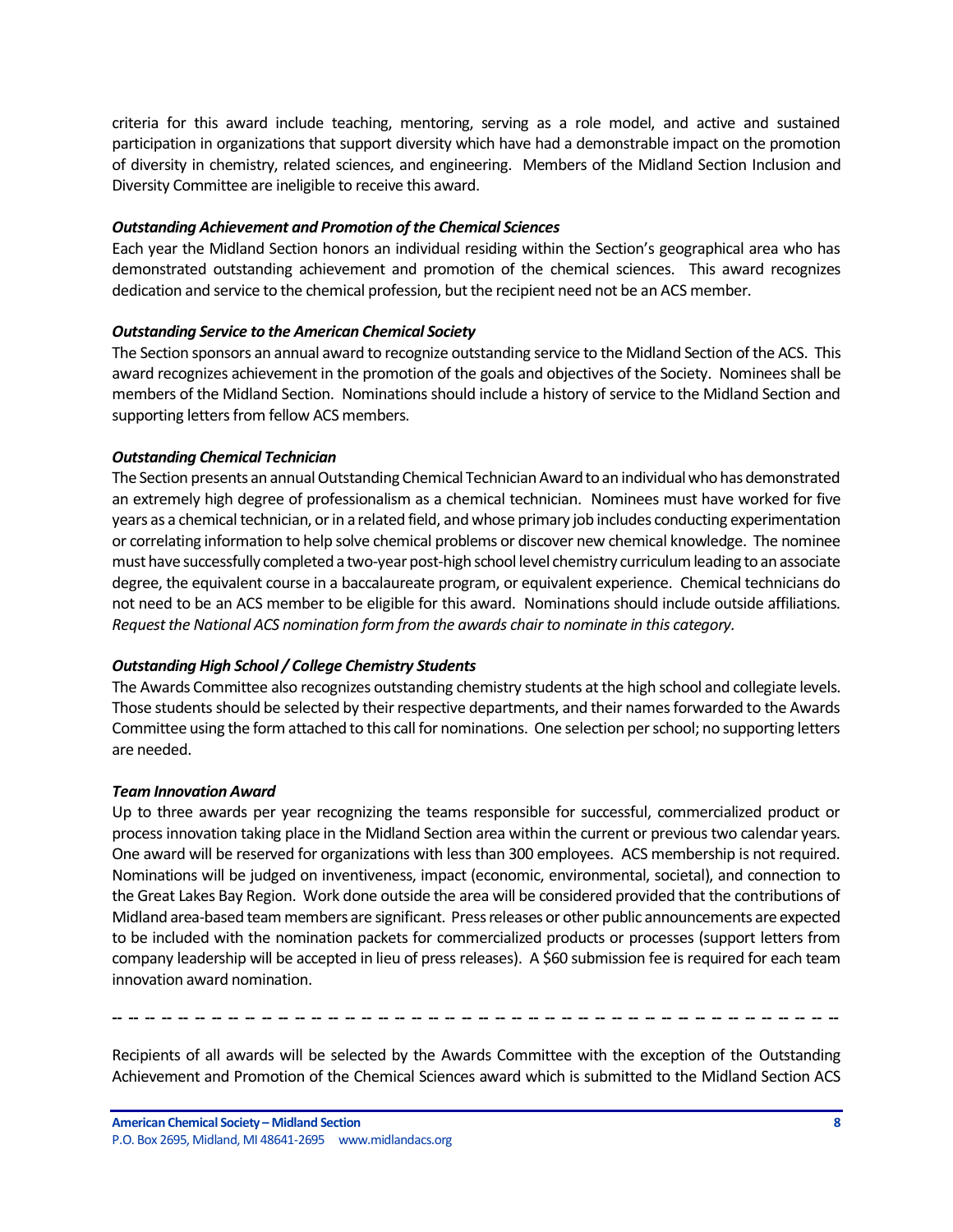Executive Committee for approval. Nominators should write a letter indicating the award and describing the attributes of the candidate.

Nomination packets for all awards (except outstanding high school and collegiate awards) must, at a minimum, consist of a current resume or equivalent, and at least one supporting letter in addition to your letter of nomination, all stating why the nominee is deserving of the award with specific examples of professional involvement/growth, contributions to industry, and outside affiliations. It is highly recommended that the nomination includes a publications and patent list where applicable. Additional letters of support can come from students, parents, community members, and/or administrators.

The deadline for nominations is Friday, March 25, 2022. Nominations not meeting the minimum requirements, and submissions received after the March 25 deadline, will not be considered. Mail or fax submissions are acceptable; *electronic (e-mail) submissions are preferred*. All submissions must be accompanied by the name, position, address, and phone number of the nominator.

Award recipients as well as Chemistry Olympiad winners and Fifty/Sixty/Seventy Year ACS Members will be honored with certificates or plaques at the 2022 ACS Spring Recognition Dinner at the Great Hall Banquet & Convention Center, in Midland, on Wednesday evening, May 4, 2022. These individuals will also be featured in a follow-up article in *The Midland Chemist*.

The Awards Committee greatly appreciates the efforts involved in nominating someone, and wishes to thank you for helping to recognize deserving students, colleagues, and educators in our local section. Please pass this information along to anyone involved in our local science programs!

Now that you realize how exciting it is to nominate someone at the local level and you want to do more, I invite you to peruse the veritable cornucopia of awards that the American Chemical Society offers at the national level. I have listed the web addresses where you can find out more information relative to each award and the criteria for nomination. Now is the time to begin nominations for National ACS awards for 2022-2023 as most annual reviews have a deadline of around November 1.

For example nominations or more detail on any award, please contact Diana Deese. *Electronic submissions are acceptable and preferred*.

Diana K. Deese, Chair, Midland Section ACS Awards Committee, Phone: (989) 636-9915, E-mail: [dkdeese@dow.com](mailto:dkdeese@dow.com) o[r awards@midlandacs.org](mailto:awards@midlandacs.org)

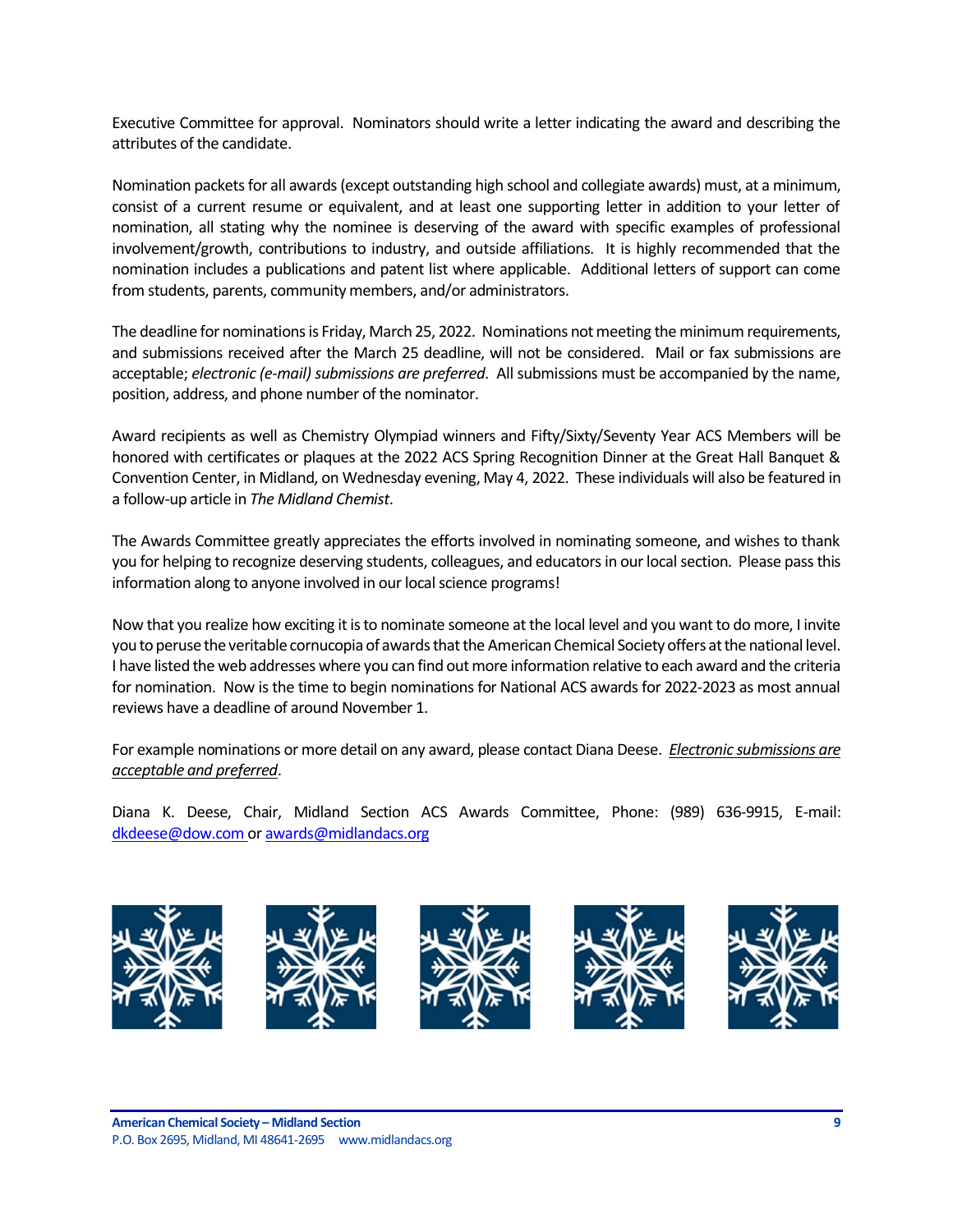

# **American Chemical Society – Midland Section**

# **Nomination Form for 2022 Outstanding High School / Collegiate Chemistry Student**

*(Note: One nominee per school, please)*

| (Indicate) (Please print legibly)                                                                                                             |
|-----------------------------------------------------------------------------------------------------------------------------------------------|
|                                                                                                                                               |
|                                                                                                                                               |
|                                                                                                                                               |
| Student's career/postgraduate plans (if known):                                                                                               |
|                                                                                                                                               |
| ,我们也不能在这里的时候,我们也不能在这里的时候,我们也不能会在这里的时候,我们也不能会在这里的时候,我们也不能会在这里的时候,我们也不能会在这里的时候,我们也不                                                             |
| Please return this form to the following address no later than March 25, 2022:                                                                |
| $D_{\rm L}$ . The $D_{\rm L}$ such a $D_{\rm C}$ and $D_{\rm L}$ is the set of $D_{\rm L}$ . The set of $D_{\rm L}$ is the set of $D_{\rm L}$ |

Diana K. Deese, ACS Awards Committee Chair, Midland Section Phone: (989) 636-9915 E-mail: [dkdeese@dow.com](mailto:dkdeese@dow.com)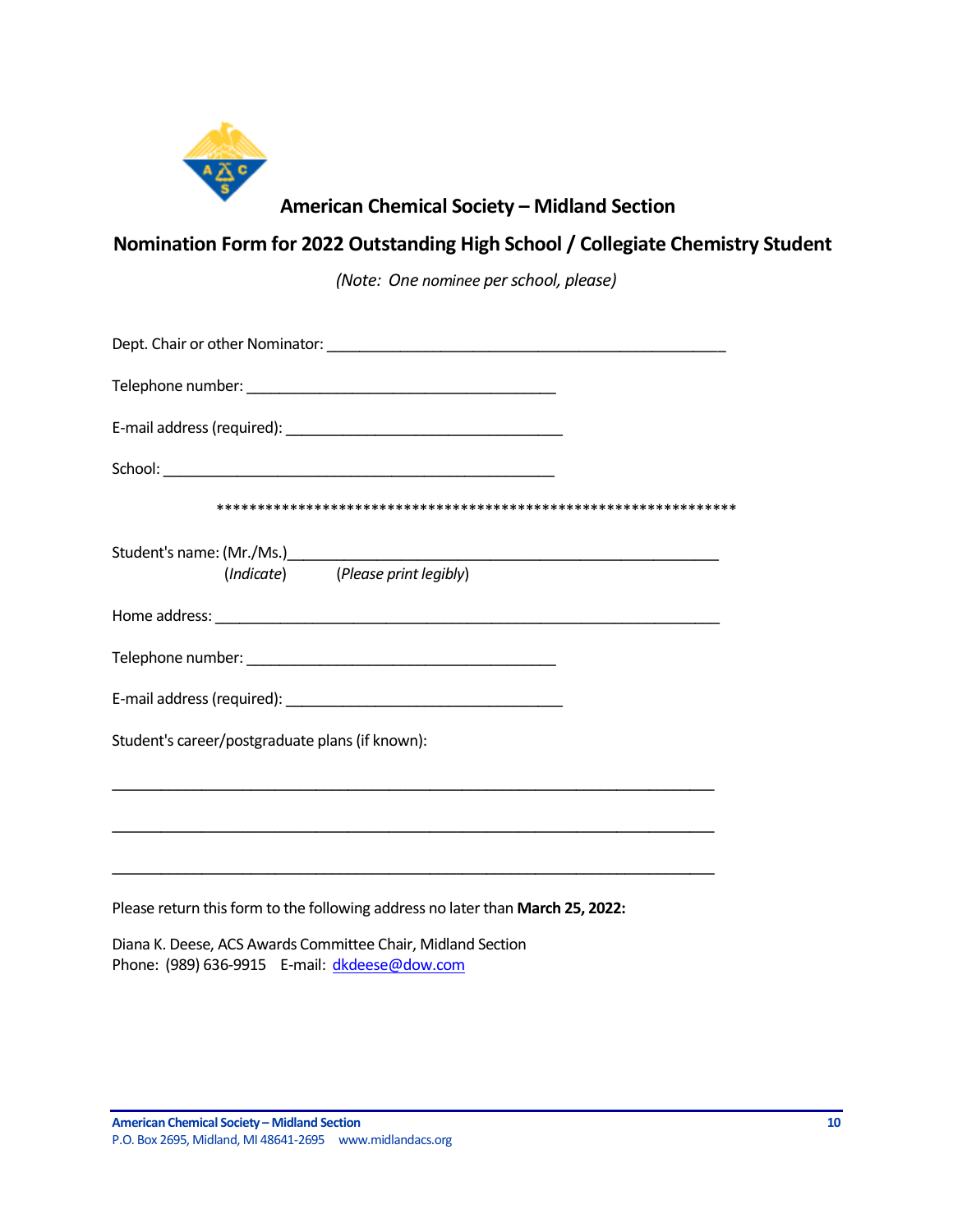# <span id="page-10-0"></span>**Previous Recipients of Midland Section ACS Awards** *Diana Deese, Awards Committee Chair, Midland Section ACS*

|      | <b>Elementary Level Science Education</b> |      | <b>Middle Level Science Education</b> |      | <b>High School Chemistry Teaching</b> |
|------|-------------------------------------------|------|---------------------------------------|------|---------------------------------------|
| 1992 | Karen Ziemelis                            | 1992 | Derrell Steffen                       | 1989 | Robert Wallace                        |
| 1993 | Lela Wade                                 | 1993 | Laurie Hepinstall                     | 1990 | Gary Ronk                             |
| 1994 | Constance A. Dullock                      | 1994 | JoAnn Kraut                           | 1991 | No Recipient                          |
| 1995 | Joan Klopcic                              | 1995 | No Recipient                          | 1992 | John Clark, Edna Konwinski            |
| 1996 | Mark Hackbarth                            | 1996 | Barbara J. Bibbee                     | 1993 | Mary Irons                            |
| 1997 | Denise Koppleberger, Cheryl Ruthig        | 1997 | Gary J. Johnson                       | 1994 | Jo Ann Pelkki                         |
| 1998 | Barbara McGivern                          | 1998 | No Recipient                          | 1995 | No Recipient                          |
| 1999 | John Clark                                | 1999 | No Recipient                          | 1996 | Sandra Schafer                        |
| 2000 | Sue Burtch, Robin Harshman-Rogers,        | 2000 | No Recipient                          | 1997 | Mary Fredell                          |
|      | Vicki Richard, Clare Jorgensen            | 2001 | No Recipient                          | 1998 | Dale Ressler                          |
| 2001 | Cathy Egerer, Amy Hindbaugh-Marr          | 2002 | Joel Mikusko                          | 1999 | Robert Enszer                         |
| 2002 | Maureen Becker                            | 2003 | No Recipient                          | 2000 | Steven Kelly                          |
| 2003 | Leon Katzinger                            | 2004 | Christine Brillhart                   | 2001 | <b>William Stokes</b>                 |
| 2004 | Joan Roels                                | 2005 | No Recipient                          | 2002 | Robert Hansen                         |
| 2005 | <b>Curt Moses</b>                         | 2006 | <b>Matthew Miller</b>                 | 2003 | No Recipient                          |
| 2006 | Robin Allen                               | 2007 | John Hoving                           | 2004 | Doug Grezeszak                        |
| 2007 | Diane Huckins                             | 2008 | Mark Koschmann                        | 2005 | Pamela Thompson                       |
| 2008 | Rachel Pappas                             | 2009 | Carla Piazza                          | 2006 | Daniel Sealy                          |
| 2009 | No Recipient                              | 2010 | Melinda Coyle                         | 2007 | No Recipient                          |
| 2010 | No Recipient                              | 2011 | Jennifer Lenon                        | 2008 | No Recipient                          |
| 2011 | <b>Beth Quimby</b>                        | 2012 | Jayme Swanson                         | 2009 | Nancy Vossen                          |
| 2012 | No Recipient                              | 2013 | John Barnes                           | 2010 | Sandra Schafer                        |
| 2013 | No Recipient                              | 2014 | No Recipient                          | 2011 | David Allan                           |
| 2014 | No Recipient                              | 2015 | Mark Hackbarth                        | 2012 | David Bruessow                        |
| 2015 | Molly Kelsey                              | 2016 | No Recipient                          | 2013 | Tom Short, Sarah Beery                |
| 2016 | No Recipient                              | 2017 | Allison Vandriessche                  | 2014 | No Recipient                          |
| 2017 | Rebecca Field                             | 2018 | No Recipient                          | 2015 | Jeff Yoder                            |
| 2018 | Suzanne Billette                          | 2019 | Darci Merillat                        | 2016 | Lisa Parsons                          |
| 2019 | Nicole Roberts                            | 2020 | No Recipient                          | 2017 | Kenneth Quackenbush                   |
| 2020 | Amy Crosby                                | 2021 | No Recipient                          | 2018 | Jason Brown                           |
| 2021 | No Recipient                              |      |                                       | 2019 | Rick Cahoon                           |
|      |                                           |      |                                       | 2020 | No Recipient                          |
|      |                                           |      |                                       | 2021 | No Recipient                          |
|      |                                           |      |                                       |      |                                       |
|      | <b>College Chemistry Teaching</b>         |      |                                       |      |                                       |
| 1989 | Joan Sabourin                             | 2001 | Sandra Smith                          | 2013 | No Recipient                          |
| 1990 | <b>Bob Howell</b>                         | 2002 | Margaret Hill                         | 2014 | David Baker                           |
| 1991 | Robert Kohrman                            | 2003 | Dale Meier                            | 2015 | Estelle Lebeau                        |
| 1992 | Scott Hill                                | 2004 | Katherine Blystone                    | 2016 | Angela McGuirk                        |
| 1993 | Ajit Sharma                               | 2005 | Ronald Sharp                          | 2017 | Joel & Nancy Dopke                    |
| 1994 | Laura Vosejpka                            | 2006 | Arthur G. Smith                       | 2018 | No Recipient                          |
| 1995 | George Eastland                           | 2007 | Cynthia N. Peck                       | 2019 | Jeffery A. Turk                       |
| 1996 | <b>Martin Spartz</b>                      | 2008 | No Recipient                          | 2020 | Choon Young Lee                       |
| 1997 | Philip Squattrito                         | 2009 | No Recipient                          | 2021 | Janice Hall Tomasik                   |

**American Chemical Society – Midland Section 11** P.O. Box 2695, Midland, MI 48641-2695 www.midlandacs.org

1999 Steven E. Keinath

1998 Thomas Delia 2010 Anton Jenson<br>1999 Steven E. Keinath 2011 No Recipient

James Hutchison 2012 David S. Karpovich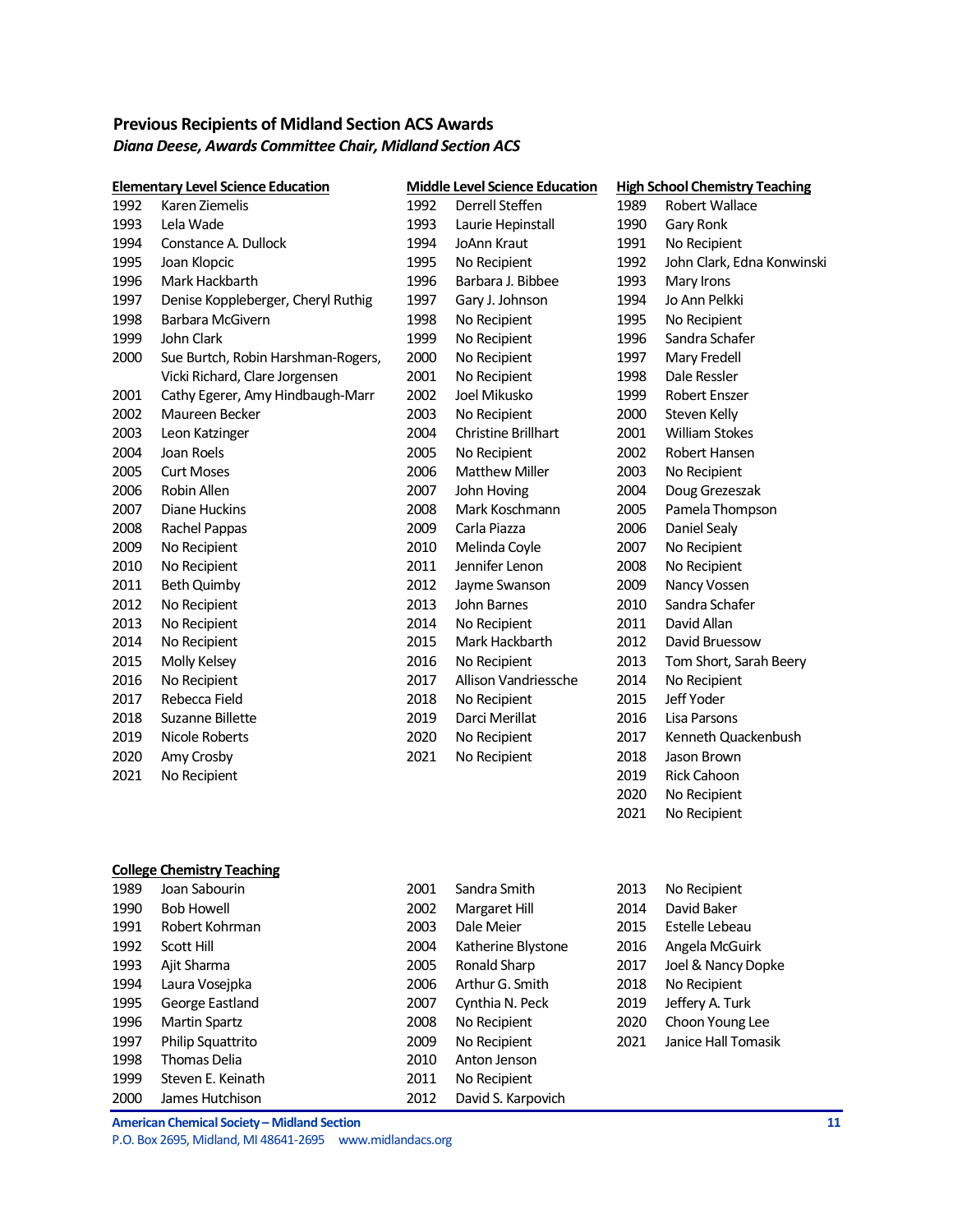#### **Science Education Volunteer of the Year**

| 1992 | <b>Gregg Young</b>               | 2003 | John Blizzard                   | 2014 | Charles Nielsen        |
|------|----------------------------------|------|---------------------------------|------|------------------------|
| 1993 | Peter Bonk                       | 2004 | Jan Zanyk                       | 2015 | Gina Malczewski        |
| 1994 | Peter Moehs                      | 2005 | Eldon Graham                    | 2016 | Dennis Klipa           |
| 1995 | Gretchen Kohl                    | 2006 | Tom Chamberlin                  | 2017 | Nalayini Kogulan       |
| 1996 | John Blizzard, Richard Van Effen | 2007 | Teri Bickmore, Cal Goeders 2018 |      | <b>Wendell Dilling</b> |
| 1997 | Marvin Tegen                     | 2008 | <b>Tim Drier</b>                | 2019 | Jennifer Reil          |
| 1998 | Carlton Beyer                    | 2009 | Dave Stickles                   | 2020 | Michelle Rivard        |
| 1999 | William Albe                     | 2010 | Lisa Thackery                   | 2021 | <b>Brett Zimmerman</b> |
| 2000 | Karol Childs                     | 2011 | Charles & Barbara Roth          |      |                        |
| 2001 | Donald Petersen                  | 2012 | Estelle Lebeau                  |      |                        |
| 2002 | Joan McMahon                     | 2013 | No Recipient                    |      |                        |

## **Outstanding Achievement in the Promotion of Diversity in Chemistry, Related Sciences, and Engineering**

|                                                                                                   |                 | 2019                                                                           | Karen Carter (CERM Award) |
|---------------------------------------------------------------------------------------------------|-----------------|--------------------------------------------------------------------------------|---------------------------|
| 2012                                                                                              | Linneaus Dorman | 2020                                                                           | Anja Mueller              |
| 2014                                                                                              |                 |                                                                                |                           |
| 2016                                                                                              | Roland Wallace  |                                                                                |                           |
| George Gant, Richard Stringfield<br>2004 Smallwood Holoman, Jr.<br>Joan Sabourin<br>Sandra Parker |                 | (Awarded every other year)<br>2010 Theophilus Leapheart<br>Victor Atiemo-Obeng |                           |

## **Outstanding Chemical Technician**

| 1997 | Connie J. Murphy    | 2007 | Debbie Bailey         | 2017 | Stephanie Hughes    |
|------|---------------------|------|-----------------------|------|---------------------|
| 1998 | David Stickles      | 2008 | Sue Perz              | 2018 | Joseph Harris       |
| 1999 | Ronald L. Good      | 2009 | Diana Deese           | 2019 | Weston Tulloch,     |
| 2000 | Kurt A. Bell        | 2010 | No Recipient          |      | Matthew Yonkey      |
| 2001 | Gordon R. Roof      | 2011 | Amy Tesolin-Gee       | 2020 | Heidi Clements      |
| 2002 | Cynthia J. Gould    | 2012 | Amber Wallace         | 2021 | Scott Boelter,      |
| 2003 | Robert Krystosek    | 2013 | No Recipient          |      | Nicholas A. Paulik, |
| 2004 | Sherry Allen        | 2014 | Jeff Seifferly        |      | Matt McLaughlin     |
| 2005 | <b>Bill Rievert</b> | 2015 | <b>Brian Scherzer</b> |      |                     |
| 2006 | Margo McIvor        | 2016 | Dana Fuerst           |      |                     |

## **Outstanding Achievement and Promotion of the Chemical Sciences**

| 1976 | Dr. Turner Alfrey, Jr.   | 1992 | Dr. Donald A. Tomalia  | 2008 | Dr. Jack Kruper     |
|------|--------------------------|------|------------------------|------|---------------------|
| 1977 | Dr. Etcyl H. Blair       | 1993 | Dr. Dale J. Meier      | 2009 | No Recipient        |
| 1978 | Dr. David C. Young       | 1994 | Dr. Philip T. Delassus | 2010 | No Recipient        |
| 1979 | Dr. Vernon A. Stenger    | 1995 | Dr. Duane B. Priddy    | 2011 | Dr. James Falender  |
| 1980 | Dr. Daniel R. Stull      | 1996 | Dr. Hans G. Elias      | 2012 | No Recipient        |
| 1981 | Dr. Bob A. Howell        | 1997 | Dr. Ludo K. Frevel     | 2013 | No Recipient        |
| 1982 | Dr. Wendell L. Dilling   | 1998 | Dr. Patrick B. Smith   | 2014 | No Recipient        |
| 1983 | Dr. Donald R. Weyenberg  | 1999 | Dr. David E. Henton    | 2015 | Dr. James Tonge     |
| 1984 | Dr. Edwin P. Plueddemann | 2000 | Dr. Steven J. Martin   | 2016 | Dr. Ronda L. Grosse |
| 1985 | Dr. Raymond P. Boyer     | 2001 | Dr. Edwin C. Steiner   | 2017 | Dr. Mike Ferritto   |
| 1986 | Stanley P. Klesney       | 2002 | Dr. Thomas J. Delia    | 2018 | No Recipient        |
| 1987 | Dr. Warren B. Crummett   | 2003 | Dr. Robert M. Nowak    | 2019 | Dr. Jerzy Klosin    |
| 1988 | Dr. A. Lee Smith         | 2004 | Herbert D. (Ted) Doan  | 2020 | Dr. Chris Goralski, |
| 1989 | Dr. Do lk Lee            | 2005 | Dr. Michael J. Owen    |      | Dr. Brad Fahlman    |
| 1990 | Dr. Joseph E. Dunbar     | 2006 | Dr. Robert E. Kohrman  | 2021 | No Recipient        |
| 1991 | Dr. Thomas H. Lane       | 2007 | Dr. Petar R. Dvornic   |      |                     |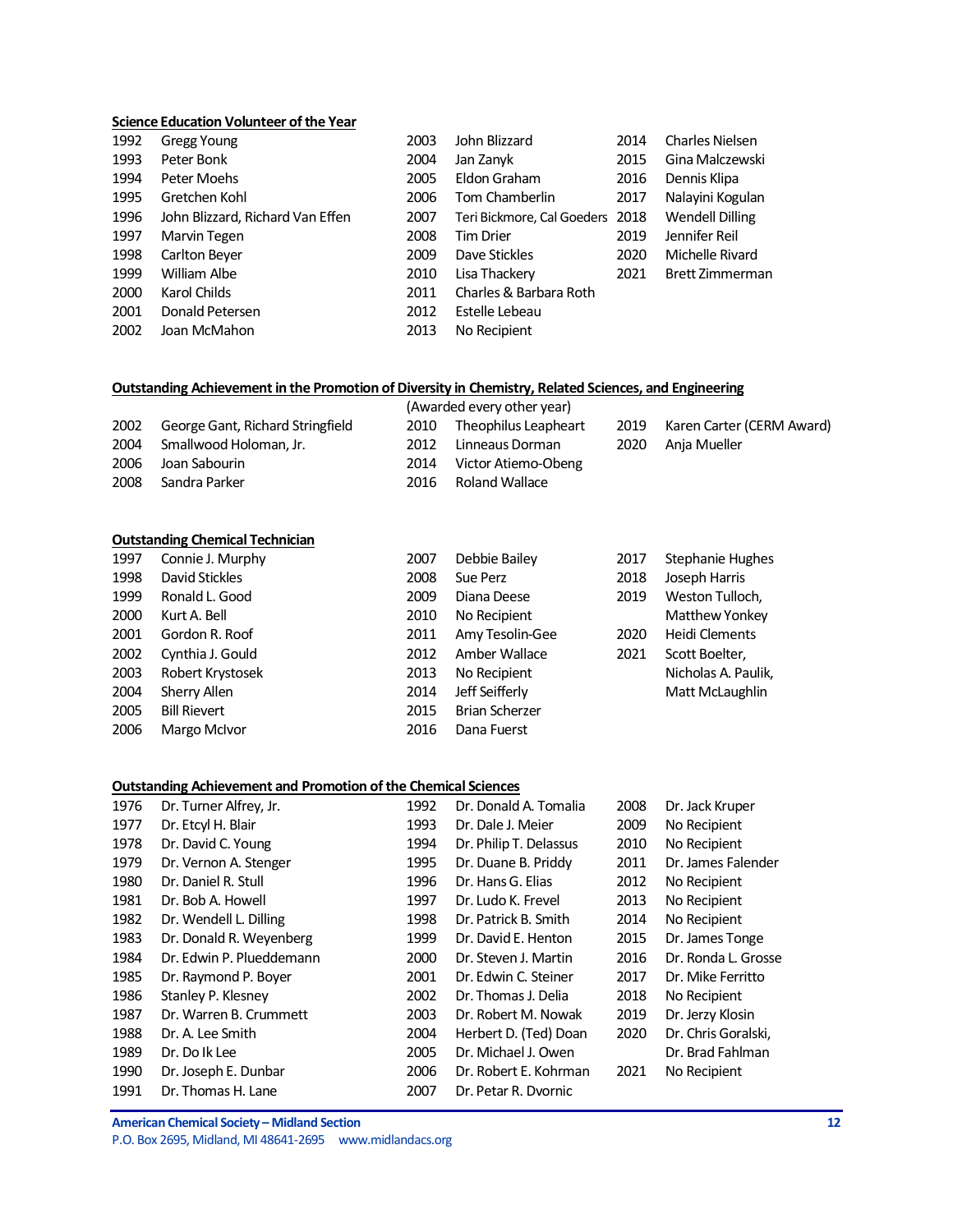#### **Outstanding Service to the American Chemical Society**

| 1989 | Dr. David C. Young             | 2001 | Dr. George W. Eastland, Jr. | 2013 | No Recipient  |
|------|--------------------------------|------|-----------------------------|------|---------------|
| 1990 | Dr. Linneaus C. Dorman         | 2002 | Joan Sabourin               | 2014 | No Recipient  |
| 1991 | Dr. Donald R. Petersen         | 2003 | John Blizzard               | 2015 | Amy Tesolin-  |
| 1992 | Dr. Wendell L. Dilling         | 2004 | Dr. Steven E. Keinath       | 2016 | Dr. Bob A. Ho |
| 1993 | Dr. Bob A. Howell              | 2005 | Ann Birch                   | 2017 | Diana Deese   |
| 1994 | Eldon L. Graham                | 2006 | Dr. Philip Squattrito       | 2018 | Dr. Regina Ma |
| 1995 | Gretchen S. Kohl               | 2007 | David L. Stickles           | 2019 | Dr. Dale LeCa |
| 1996 | Fran K. Voci                   | 2008 | Connie Murphy               | 2020 | No Recipient  |
| 1997 | Dr. Thomas H. Lane             | 2009 | No Recipient                | 2021 | Michelle Cun  |
| 1998 | Vicky S. Cobb                  | 2010 | No Recipient                |      |               |
| 1999 | Dr. Theodore E. Tabor          | 2011 | No Recipient                |      |               |
| 2000 | Drs. Peter & Patricia Dreyfuss | 2012 | No Recipient                |      |               |

2015 Amy Tesolin-Gee 2016 Dr. Bob A. Howell 2018 Dr. Regina Malczewski 2019 Dr. Dale LeCaptain 2020 No Recipient 2021 Michelle Cummings

- **Team Innovation Awards**
- 2020 Dow Consumer Solutions: Hand Sanitizer for COVID-19 Response Dow Performance Silicones: SILASTIC™ Moldable Optical Silicone Impact Analytical: Leachable and Extractable Studies
- 2021 DuPont Nutrition and BioSciences: Increased Capacity for the Growing Meat-Alternative Vegetarian Market

#### **Additional, Special Awards**

2016 Corporate Leadership Award **Andrew N. Liveris** Dow Chemical Company Special Recognition (Kaliapparat) Steven E. Keinath Michigan Molecular Institute (retired) Special Recognition (Through a Different Lens) Thomas H. Lane Dow Corning Corporation (retired) Special Recognition (Chair, 2019 CERM) Dimi Katsoulis Dow Special Recognition (Chair, 100th Anniv. Cmte.) Gina Malczewski Dow Corning Corporation (retired) 2019 Special Recognition (Hospitality Star) **Emily Deese** Michigan State University Special Recognition (Section Centennial Cert.) David Young Dow Chemical Company (retired) 2019 MI Governor's Senior Volunteer Service Award Gina Malczewski Midland Section ACS

#### **Midland Section ACS Salutes to Excellence Awards**

- 2001 Thomas Lane
- 2005 Water Warriors (Ogemaw Heights High School), Eldon L. Graham, Chris Powley, Debra Green, Anne DeBoer, Richard Anderson, Max Bottomley, Harold Moll, Russel Tree, Jr.
- 2006 Norman Delisle, John Safranksi, Jr., Richard Anderson, Max Bottomley
- 2008 Harold Moll, Russel Tree, Jr., Norman Delisle, John Safranski, Jr.
- 2009 Saginaw Spirit Hockey Club, Bob Moyer, Nancy Vossen, Vicki Behe, Steve Gribble
- 2010 Linda K. Dielman
- 2013 David Allan
- 2015 Sue Perz, Anatoliy Sokolov, Jaime Curtis-Fisk, Aaron Gaertner
- 2016 Dow Corning Corporation, Cassie Fhaner, Wendy Flory, Gretchen Kohl, Diana Deese
- 2017 Mike Garlick (Dr. Slime), Michael Tulchinsky, Adrianne Cole, Brian Brutyn, Sean V. Murray
- 2018 Dorian Phelps, John Blizzard, Tim Drier, Art Ferruzzi
- 2019 John Metcalf, Jay Martin, Valentina Woodcraft, Clifford Todd, Patrick Smith, Bernadette Harkness A.N. Sreeram, Congressman John Moolenaar (CERM presentations)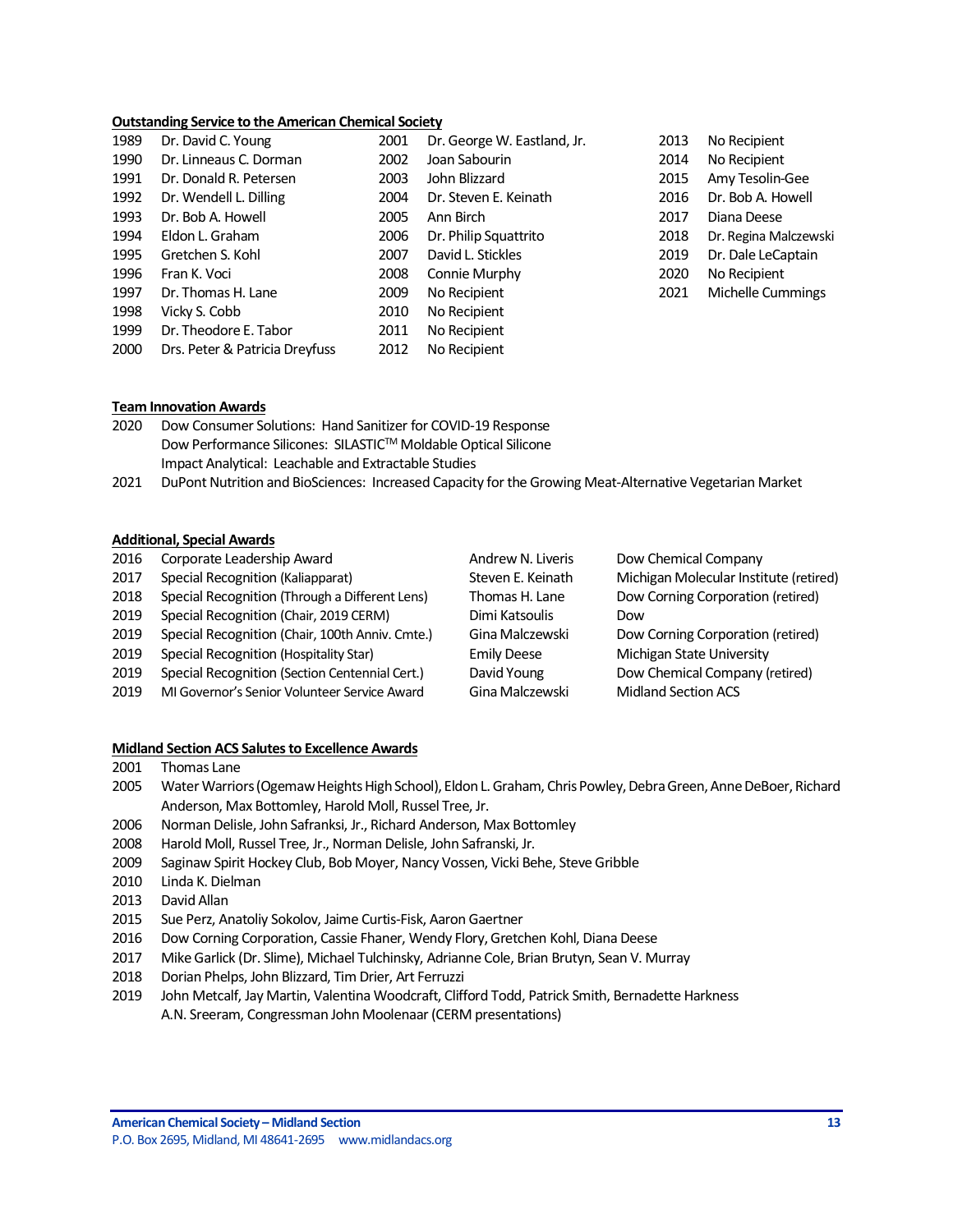## **Mid-Michigan Technicians Group (MMTG) Outstanding Chemical Technology Student**

| 1998 | Rebecca Hall        | 2007 | Laura Jaska            | 2016 | Dave Starr        |
|------|---------------------|------|------------------------|------|-------------------|
| 1999 | Debbie Beuthin      | 2008 | Gerald Rupprecht       | 2017 | No Recipient      |
| 2000 | Sara Shinavar       | 2009 | Kyle Krauseneck        | 2018 | Calyx Moore       |
| 2001 | Dana Bitzer         | 2010 | No Recipient           | 2019 | Lindsay Alarie    |
| 2002 | Sarah Bottke        | 2011 | David Gutowski         | 2020 | Elizabeth Bilicki |
| 2003 | No Recipient        | 2012 | Jeremy Marchand        | 2021 | No Recipient      |
| 2004 | Fred Jackson        | 2013 | <b>Chadwick Roland</b> |      |                   |
| 2005 | <b>Chris Eicher</b> | 2014 | James Nemeth           |      |                   |
| 2006 | Phillip Jerewski    | 2015 | Kelly Setula           |      |                   |

# <span id="page-13-0"></span>**ACS National Awardsfor 2022–2023 Nomination** *Diana Deese, Awards Committee Chair, Midland Section ACS*

Editor's note: Several Midland Section ACS members have received various National ACS awards over the years. Please see their names, as noted, below.

| ACS Award for Achievement in Research for the Teaching and Learning of Chemistry                   |
|----------------------------------------------------------------------------------------------------|
| <b>ACS Award for Affordable Green Chemistry</b>                                                    |
| 2012<br>William J. Kruper                                                                          |
| <b>ACS Award for Computers in Chemical and Pharmaceutical Research</b>                             |
| <b>ACS Award for Creative Advances in Environmental Science and Technology</b>                     |
| 1986<br>Eugene E. Kenaga                                                                           |
| <b>ACS Award for Creative Invention</b>                                                            |
| Edwin P. Plueddemann<br>1984                                                                       |
| ACS Award for Creative Research and Applications of Iodine Chemistry                               |
| <b>ACS Award for Creative Work in Fluorine Chemistry</b>                                           |
| <b>ACS Award for Creative Work in Synthetic Organic Chemistry</b>                                  |
| ACS Award for Distinguished Service in the Advancement of Inorganic Chemistry                      |
| ACS Award for Encouraging Disadvantaged Students into Careers in the Chemical Sciences             |
| <b>ACS Award for Encouraging Women into Careers in the Chemical Sciences</b>                       |
| <b>ACS Award for Research at an Undergraduate Institution</b>                                      |
| <b>ACS Award for Team Innovation</b>                                                               |
| Ryan Gaston, James R. Keenihan, Abhijit A. Namjoshi, Stephen Pisklak, Jason A. Reese<br>2015       |
| Robert A. DeVries, Philip Garrou, Carol E. Mohler, Theodore M. Stokich, Jr., Eric S. Moyer<br>2017 |
| <b>ACS Award in Analytical Chemistry</b>                                                           |
| <b>ACS Award in Applied Polymer Science</b>                                                        |
| Raymond F. Boyer<br>1970                                                                           |
| <b>ACS Award in Chromatography</b>                                                                 |
| Hamish Small<br>1991                                                                               |
| <b>ACS Award in Colloid Chemistry</b>                                                              |
| <b>ACS Award in Industrial Chemistry</b>                                                           |
| 2022<br>Jerzy Klosin                                                                               |
| <b>ACS Award in Inorganic Chemistry</b>                                                            |
| <b>ACS Award in Organometallic Chemistry</b>                                                       |
| <b>ACS Award in Polymer Chemistry</b>                                                              |
| 1973<br>Turner Alfrey, Jr.                                                                         |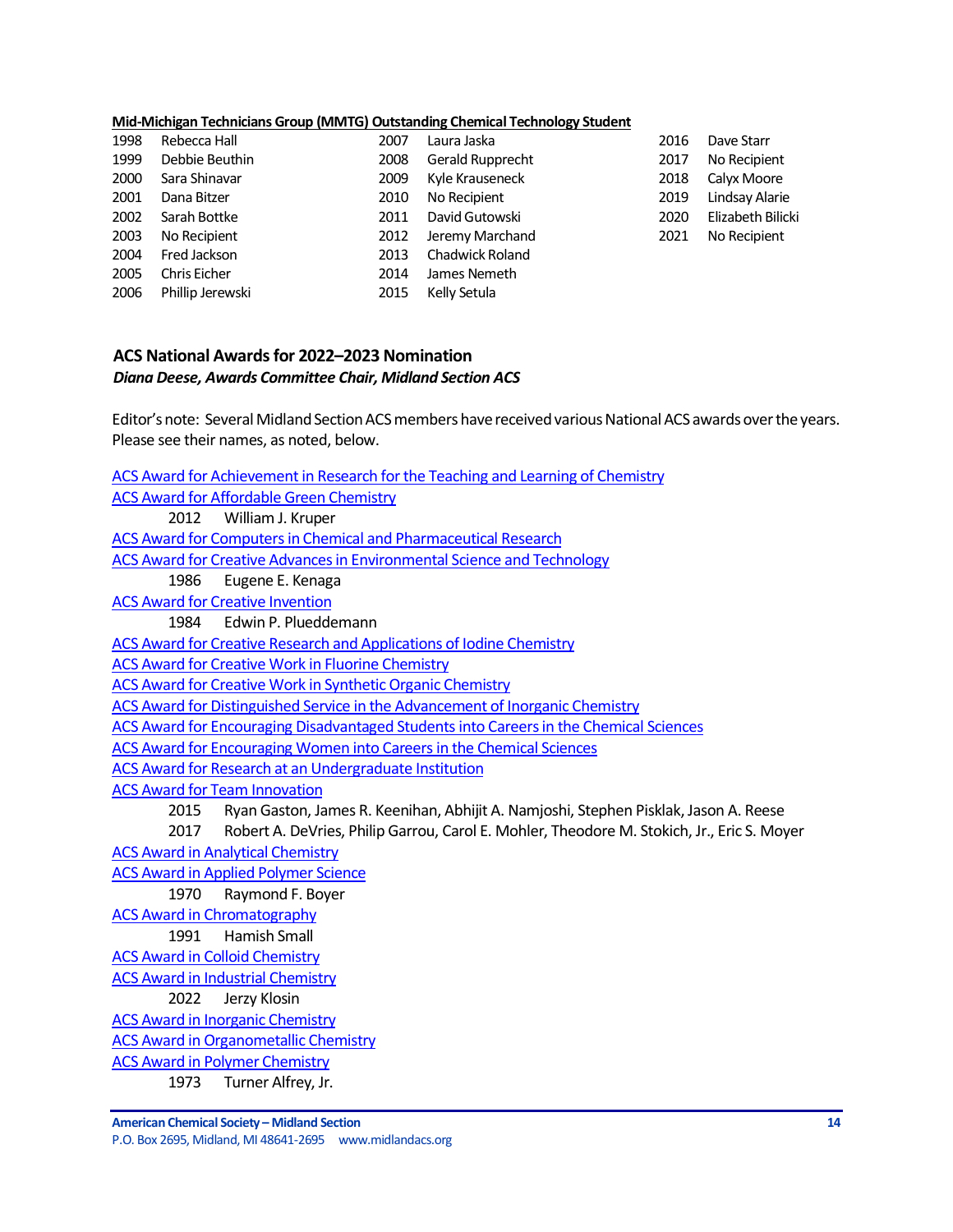[ACS Award in Pure Chemistry](http://www.acs.org/content/acs/en/funding-and-awards/awards/national/bytopic/acs-award-in-pure-chemistry.html)

[ACS Award in Separations Science and Technology](http://www.acs.org/content/acs/en/funding-and-awards/awards/national/bytopic/acs-award-in-separations-science-and-technology.html)

[ACS Award in Surface Chemistry](http://www.acs.org/content/acs/en/funding-and-awards/awards/national/bytopic/acs-award-in-surface-chemistry.html)

[ACS Award in the Chemistry of Materials](http://www.acs.org/content/acs/en/funding-and-awards/awards/national/bytopic/acs-award-in-the-chemistry-of-materials.html)

[ACS Award in Theoretical Chemistry](http://www.acs.org/content/acs/en/funding-and-awards/awards/national/bytopic/acs-award-in-theoretical-chemistry.html)

[Award for Volunteer Service to the American Chemical Society](http://www.acs.org/content/acs/en/funding-and-awards/awards/national/bytopic/award-for-volunteer-service-to-the-american-chemical-society.html)

[Roger Adams Award in Organic Chemistry](http://www.acs.org/content/acs/en/funding-and-awards/awards/national/bytopic/roger-adams-award-in-organic-chemistry.html)

[Alfred Bader Award in Bioinorganic or Bioorganic Chemistry](http://www.acs.org/content/acs/en/funding-and-awards/awards/national/bytopic/alfred-bader-award-in-bioinorganic-or-bioorganic-chemistry.html)

[Earle B. Barnes Award for Leadership in Chemical Research Management](http://www.acs.org/content/acs/en/funding-and-awards/awards/national/bytopic/earle-b-barnes-award-for-leadership-in-chemical-research-management.html)

- 1987 Malcolm E. Pruitt
- 2009 Gregg A. Zank
- 2014 William F. Banholzer

[Ronald Breslow Award for Achievement in Biomimetic Chemistry](http://www.acs.org/content/acs/en/funding-and-awards/awards/national/bytopic/ronald-breslow-award-for-achievement-in-biomimetic-chemistry.html)

[Herbert C. Brown Award for Creative Research in Synthetic Methods](http://www.acs.org/content/acs/en/funding-and-awards/awards/national/bytopic/herbert-c-brown-award-for-creative-research-in-synthetic-methods.html)

[Alfred Burger Award in Medicinal Chemistry](https://www.acs.org/content/acs/en/funding-and-awards/awards/national/bytopic/alfred-burger-award-in-medicinal-chemistry.html?_ga=1.126276233.525249293.1483657158)

[James Bryant Conant Award in High School Chemistry Teaching](http://www.acs.org/content/acs/en/funding-and-awards/awards/national/bytopic/james-bryant-conant-award-in-high-school-chemistry-teaching.html)

[Arthur C. Cope Award](http://www.acs.org/content/acs/en/funding-and-awards/awards/national/bytopic/arthur-c-cope-award.html)

[Arthur C. Cope Scholar Awards](https://www.acs.org/content/acs/en/funding-and-awards/awards/national/bytopic/arthur-cope-scholar-award.html?_ga=1.41640802.1585534025.1483717018)

[Elias J. Corey Award for Outstanding Original Contribution in Organic Synthesis by a Young Investigator](http://www.acs.org/content/acs/en/funding-and-awards/awards/national/bytopic/elias-j-corey-award-for-outstanding-original-contribution-in-organic-synthesis-by-a-young-investigator.html)

[F. Albert Cotton Award in Synthetic Inorganic Chemistry](http://www.acs.org/content/acs/en/funding-and-awards/awards/national/bytopic/f-albert-cotton-award-in-synthetic-inorganic-chemistry.html)

[Peter Debye Award in Physical Chemistry](http://www.acs.org/content/acs/en/funding-and-awards/awards/national/bytopic/peter-debye-award-in-physical-chemistry.html)

[Frank H. Field and Joe L. Franklin Award for Outstanding Achievement in Mass Spectrometry](http://www.acs.org/content/acs/en/funding-and-awards/awards/national/bytopic/frank-h-field-and-joe-l-franklin-award-for-outstanding-achievement-in-mass-spectrometry.html)

Francis P. Garvan - [John M. Olin Medal](http://www.acs.org/content/acs/en/funding-and-awards/awards/national/bytopic/francis-p-garvan-john-m-olin-medal.html)

James T. Grady - [James H. Stack Award for Interpreting Chemistry for the Public](http://www.acs.org/content/acs/en/funding-and-awards/awards/national/bytopic/james-t-grady-james-h-stack-award-for-interpreting-chemistry-for-the-public.html)

Harry Gray Award for Creative [Work in Inorganic Chemistry by a Young Investigator](http://www.acs.org/content/acs/en/funding-and-awards/awards/national/bytopic/harry-gray-award-for-creative-work-in-inorganic-chemistry-by-a-y.html)

[Ernest Guenther Award in the Chemistry of Natural Products](http://www.acs.org/content/acs/en/funding-and-awards/awards/national/bytopic/ernest-guenther-award-in-the-chemistry-of-natural-products.html)

[Kathryn C. Hach Award for Entrepreneurial Success](http://www.acs.org/content/acs/en/funding-and-awards/awards/national/bytopic/entrepreneurial-success.html)

[M. Frederick Hawthorne Award in Main Group Inorganic Chemistry](https://www.acs.org/content/acs/en/funding-and-awards/awards/national/bytopic/m-frederick-hawthorne-award-in-main-group-inorganic-chemistry.html)

[E. B. Hershberg Award for Important Discoveries in Medicinally Active Substances](http://www.acs.org/content/acs/en/funding-and-awards/awards/national/bytopic/e-b-hershberg-award-for-important-discoveries-in-medicinally-active-substances.html)

[Joel Henry Hildebrand Award in the Theoretical and Experimental Chemistry of Liquids](http://www.acs.org/content/acs/en/funding-and-awards/awards/national/bytopic/joel-henry-hildebrand-award-in-the-theoretical-and-experimental-chemistry-of-liquids.html)

[Ralph F. Hirschmann Award in Peptide Chemistry](https://www.acs.org/content/acs/en/funding-and-awards/awards/national/bytopic/ralph-f-hirschmann-award-in-peptide-chemistry.html?_ga=1.155637183.525249293.1483657158)

[Ipatieff Prize](https://www.acs.org/content/acs/en/funding-and-awards/awards/national/bytopic/ipatieff-prize.html?_ga=1.155637183.525249293.1483657158)

[Frederic Stanley Kipping Award in Silicon Chemistry](http://www.acs.org/content/acs/en/funding-and-awards/awards/national/bytopic/frederic-stanley-kipping-award-in-silicon-chemistry.html)

1990 John L. Speier, Jr.

[Irving Langmuir Award in Chemical Physics](https://www.acs.org/content/acs/en/funding-and-awards/awards/national/bytopic/irving-langmuir-award-in-chemical-physics.html?_ga=1.61816104.525249293.1483657158)

[Josef Michl ACS Award in Photochemistry](https://www.acs.org/content/acs/en/funding-and-awards/awards/national/bytopic/josef-michl-acs-award-in-photochemistry.html?cq_ck=1404230027376&_ga=1.268382858.525249293.1483657158)

[E. V. Murphree Award in Industrial and Engineering Chemistry](http://www.acs.org/content/acs/en/funding-and-awards/awards/national/bytopic/e-v-murphree-award-in-industrial-and-engineering-chemistry.html)

[Nakanishi Prize](http://www.acs.org/content/acs/en/funding-and-awards/awards/national/bytopic/nakanishi-prize.html)

[Nobel Laureate Signature Award for Graduate Education in Chemistry](http://www.acs.org/content/acs/en/funding-and-awards/awards/national/bytopic/nobel-laureate-signature-award-for-graduate-education-in-chemistry.html)

[James Flack Norris Award in Physical Organic Chemistry](http://www.acs.org/content/acs/en/funding-and-awards/awards/national/bytopic/james-flack-norris-award-in-physical-organic-chemistry.html)

[George A. Olah Award in Hydrocarbon or Petroleum Chemistry](http://www.acs.org/content/acs/en/funding-and-awards/awards/national/bytopic/george-a-olah-award-in-hydrocarbon-or-petroleum-chemistry.html)

[Charles Lathrop Parsons Award](http://www.acs.org/content/acs/en/funding-and-awards/awards/national/bytopic/charles-lathrop-parsons-award.html)

[George C. Pimentel Award in Chemical Education](http://www.acs.org/content/acs/en/funding-and-awards/awards/national/bytopic/george-c-pimentel-award-in-chemical-education.html)

[Priestley Medal](http://www.acs.org/content/acs/en/funding-and-awards/awards/national/bytopic/priestley-medal.html)

[Glenn T. Seaborg Award for Nuclear Chemistry](http://www.acs.org/content/acs/en/funding-and-awards/awards/national/bytopic/glenn-t-seaborg-award-for-nuclear-chemistry.html)

[Gabor A. Somorjai Award for Creative Research in Catalysis](http://www.acs.org/content/acs/en/funding-and-awards/awards/national/bytopic/gabor-a-somorjai-award-for-creative-research-in-catalysis.html)

[George and Christine Sosnovsky Award for Cancer Research](http://www.acs.org/content/acs/en/funding-and-awards/awards/national/bytopic/the-george-and-christine-sosnovsky-award-for-cancer-research.html)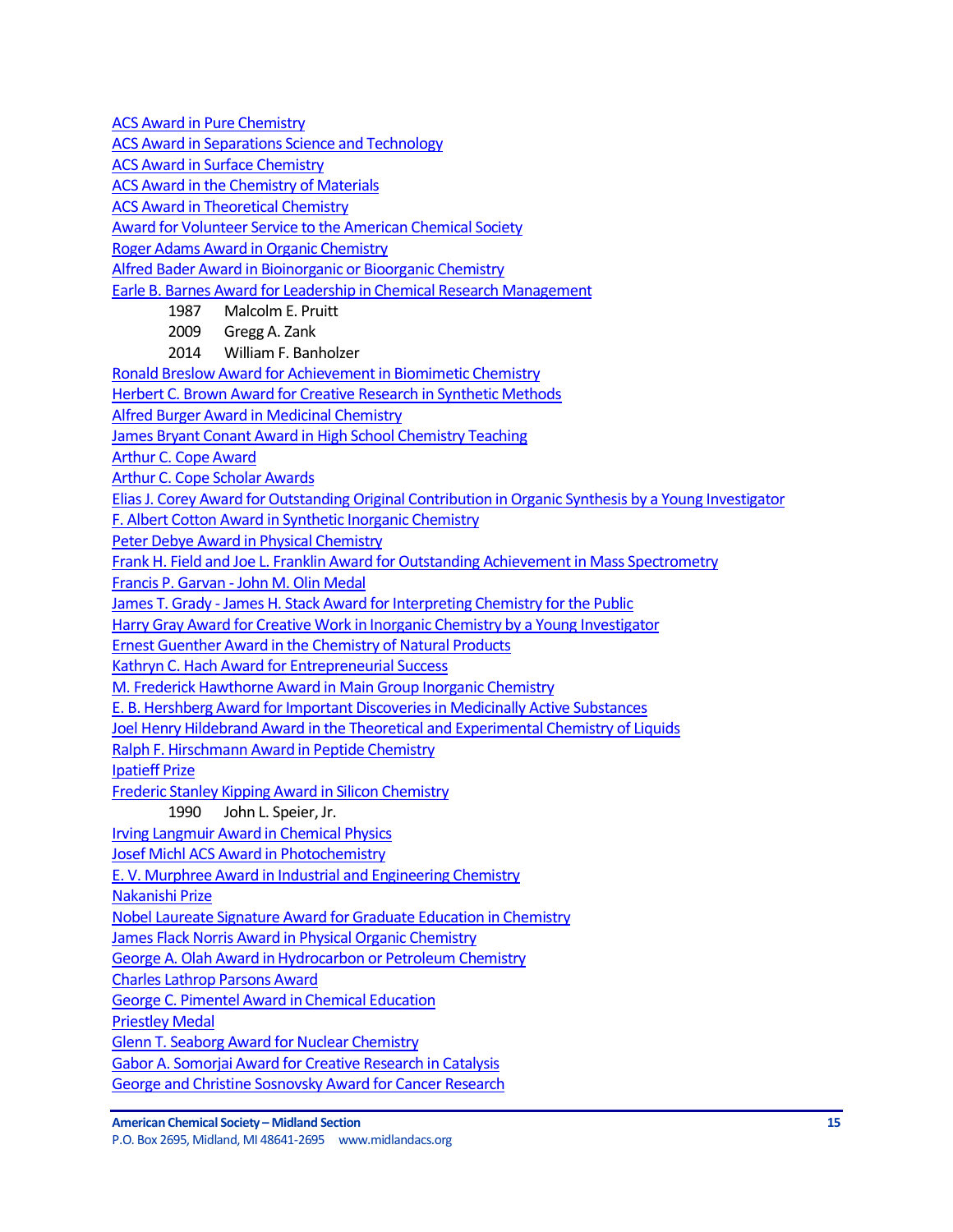[Henry H. Storch Award in Energy Chemistry](https://www.acs.org/content/acs/en/funding-and-awards/awards/national/bytopic/henry-h-storch-award-in-energy-chemistry.html) [E. Bright Wilson Award in Spectroscopy](http://www.acs.org/content/acs/en/funding-and-awards/awards/national/bytopic/e-bright-wilson-award-in-spectroscopy.html) [Ahmed Zewail Award in Ultrafast Science and Technology](http://www.acs.org/content/acs/en/funding-and-awards/awards/national/bytopic/the-ahmed-zewail-award-in-ultrafast-science-and-technology.html)

Criteria and deadlines for the National ACS awards, and other grants and considerations, can be found at <http://www.acs.org/content/acs/en/funding-and-awards/awards/national/nominations.html>

The full list of National ACS awards by title can be found at [https://www.acs.org/content/acs/en/funding-and](https://www.acs.org/content/acs/en/funding-and-awards/awards/national/bytopic.html)[awards/awards/national/bytopic.html](https://www.acs.org/content/acs/en/funding-and-awards/awards/national/bytopic.html)

# <span id="page-15-0"></span>**Midland Section Recipients of National, Division, and Regional ACS Awards** *Diana Deese, Awards Committee Chair, Midland Section ACS*

## [National ACS Fellows](https://www.acs.org/content/acs/en/funding-and-awards/fellows.html?_ga=1.101250693.525249293.1483657158)

- 2010 Wendell L. Dilling, Michael J. Owen
- 2011 Bob A. Howell, Thomas H. Lane, Connie J. Murphy
- 2013 Patrick B. Smith
- 2014 Janet M. Smith
- 2015 Gretchen S. Kohl
- 2016 Joan M. Sabourin
- 2017 Mark E. Jones
- 2018 Susan Beda Butts
- 2019 Jerzy Klosin, Regina Malczewski
- 
- 2020 Christian T. Goralski<br>2021 Dimi Katsoulis (cor 2021 Dimi Katsoulis (corrected 26 January 2022; Dimi's name did not appear in the released version)

#### [National ACS Heroes of Chemistry](https://www.acs.org/content/acs/en/funding-and-awards/awards/industry/heroes.html)

- 1999 Etcyl Blair, Ray Rigterink, Art Sexton
- 2000 L.C. Rubens
- 2015 David Devore, David Neithamer, Peter Nickias, Jasson Patton, James Stevens, David Wilson
- 2017 James Bohling, Stan Brownell

#### [National ACS Helen M. Free Award for Public Outreach](https://www.acs.org/content/acs/en/funding-and-awards/awards/other/public/helenmfreeawardforpublicoutreach.html?_ga=1.102306181.525249293.1483657158)

2015 Regina Malczewski

#### [National ACS Local Section Outreach Volunteer of the Year Award](https://www.acs.org/content/acs/en/membership-and-networks/ls/grantsawards/local-section-outreach-volunteers.html?_ga=1.163659451.525249293.1483657158)

- 2014 Regina M. Malczewski
- 2015 Michelle L. Rivard
- 2016 Dave Stickles
- 2017 Diana Deese
- 2018 Michael Tulchinsky
- 2019 Lauren McCullough
- 2020 Dimi Katsoulis

### [National ACS Women Chemists Committee \(WCC\) Rising Star Award](https://www.acs.org/content/acs/en/funding-and-awards/awards/other/diversity/wcc-rising-star-award.html)

- 2015 Jaime Curtis-Fisk
- 2017 Beata A. Kilos
- 2021 Heather Spinney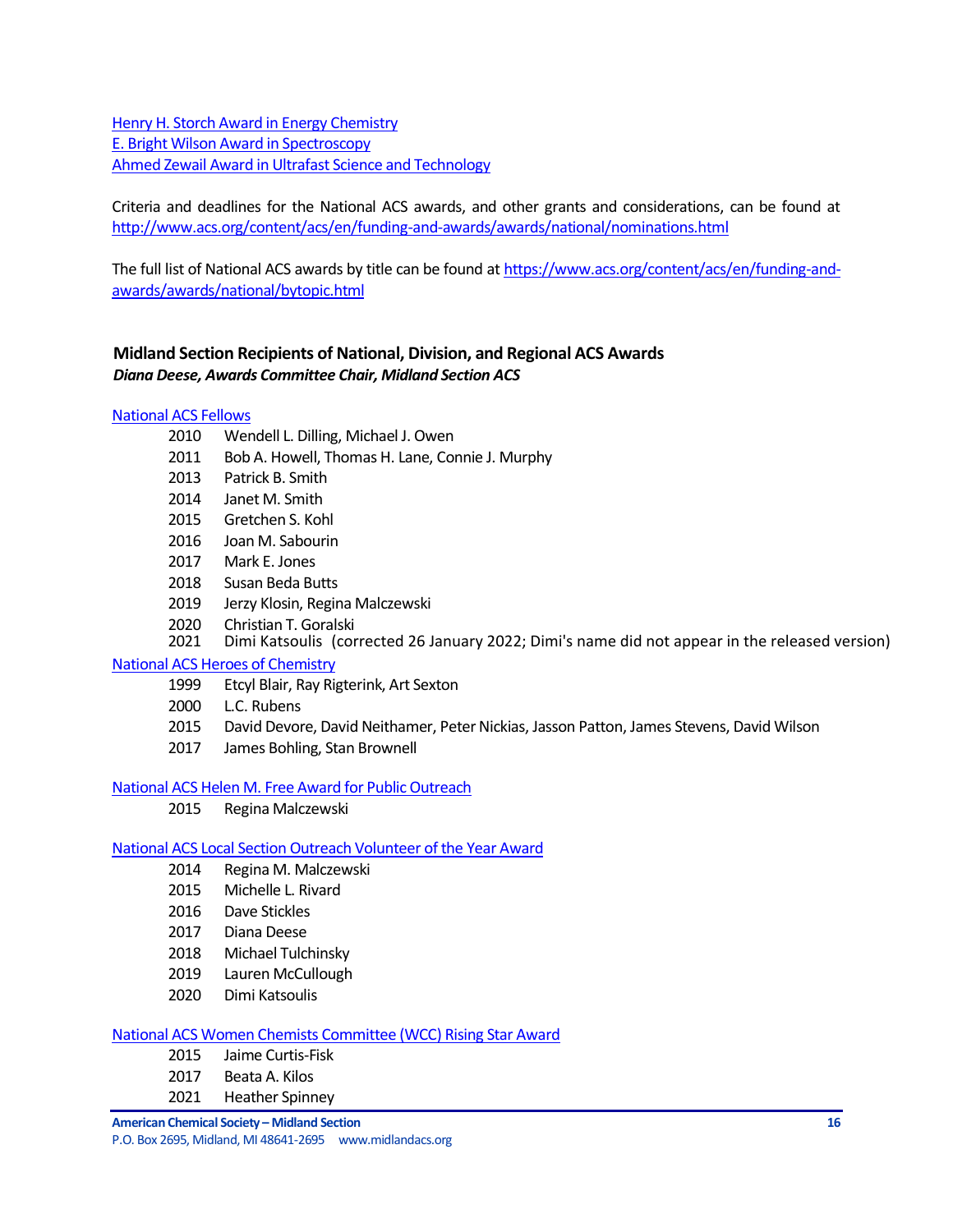[ACS Division of Business Development and Management Henry F. Whalen, Jr. Award for Excellence in Business](http://bmgt.org/awards.html)  [Development and Management in the Chemical Enterprise](http://bmgt.org/awards.html)

- Thomas Lane
- A.N. Sreeram

### [ACS Division of Chemical Technicians National Chemical Technician Award](https://www.acs.org/content/acs/en/funding-and-awards/awards/division/technicians/national-chemical-technician-award.html)

- David L. Stickles
- Susan Youngs
- Robert Krystosek
- Margo McIver
- Janet Smith
- Diana Deese
- Jeff Seifferly
- Michelle Rivard
- Nita "Qiuyin" Xu

## [ACS Division of Industrial & Engineering Chemistry Applied Chemical Technology \(ACT\) Award](http://iecdivision.sites.acs.org/)

- Janet M. Smith
- Michelle Cummings

## [ACS Division of Industrial & Engineering Chemistry Early Career Fellow Award](http://iecdivision.sites.acs.org/)

Beata Kilos

## [ACS Division of Professional Relations Henry Hill Award](https://www.acs.org/content/acs/en/funding-and-awards/awards/division/professionalrelations/prof-henry-hill-award.html)

Thomas Lane

#### [Stanley C. Israel Regional Award for Advancing Diversity in the Chemical Sciences](https://www.acs.org/content/acs/en/funding-and-awards/awards/other/diversity/stan-israel-award.html?_ga=1.122460559.525249293.1483657158)

- 2016 Thomas Lane (CERM, Covington, KY)
- Jim Fitterling (CERM, Midland, MI)

#### [E. Ann Nalley Regional Award for Volunteer Service to the American Chemical Society](https://www.acs.org/content/acs/en/funding-and-awards/awards/regional/e-ann-nalley-regional-award-for-volunteer-service-to-the-american-chemical-society.html?_ga=1.58725929.525249293.1483657158)

- Bob Howell (CERM, Mount Pleasant, MI)
- Patrick B. Smith (CERM, Pittsburgh, PA)
- Michelle Rivard (CERM, Midland, MI)

#### Commitment to Diversity and Inclusion Award – Midland Local Section Inclusion & Diversity Committee James Walker

# Encouraging Women in the Chemical Sciences Award – Midland Local Section Women Chemists Committee Beata Kilos-Reaume

## Shirley B. Radding Award – [Santa Clara Valley Local Section](https://www.acs.org/content/acs/en/funding-and-awards/awards/acs-local-section-awards/awards-santa-clara-valley/santa-clara-shirley-b-radding-award.html)

Connie Murphy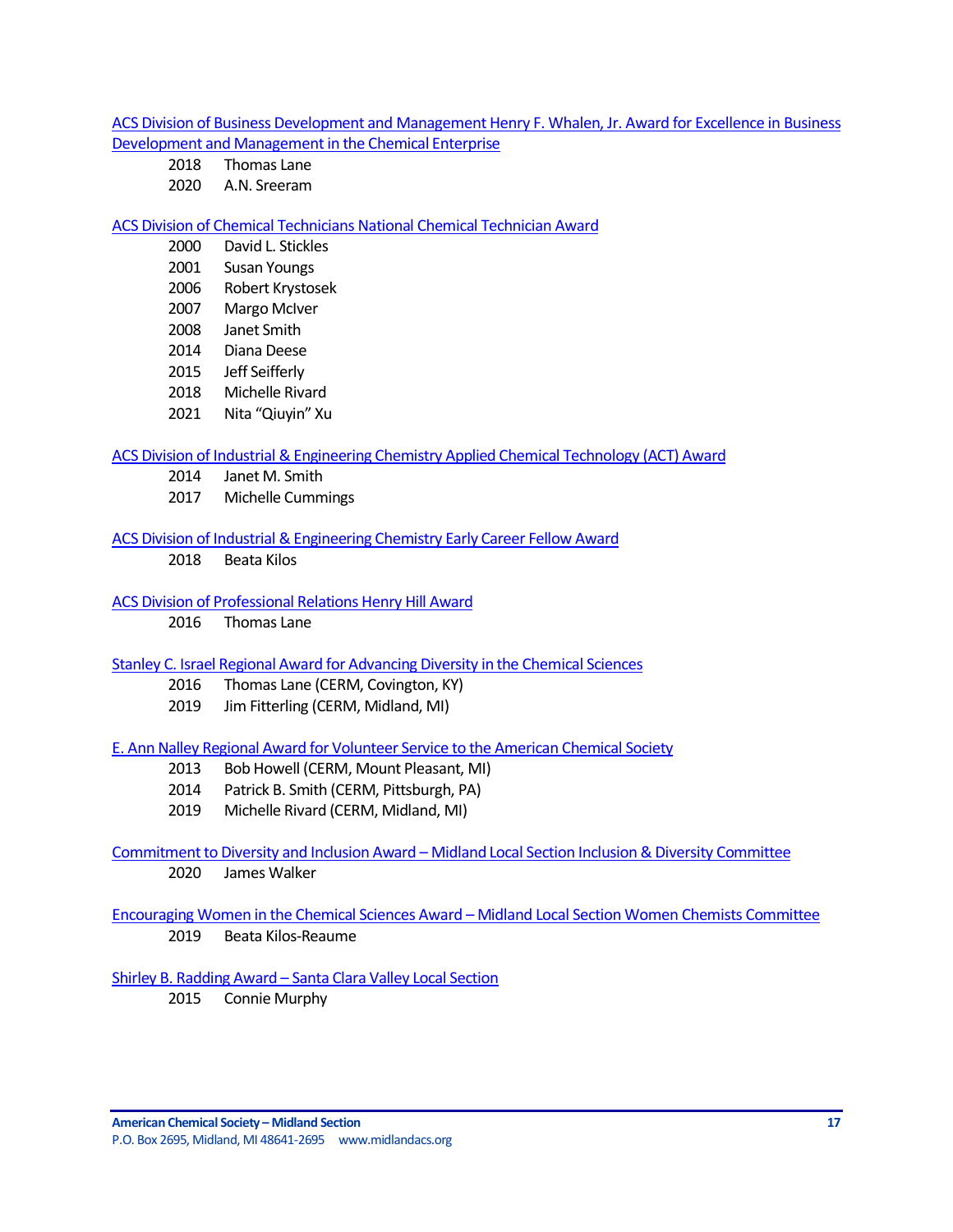# <span id="page-17-0"></span>**Using Salt to De-Ice Roads** *Mark Jones, Director and 2020 Chair, Midland Section ACS*

Editor's note: This article is reprinted, in part,from the Thursday, January 20, 2022, issue of *ACS Industry Matters Newsletter*, an online news publication of the American Chemical Society. At the National ACS level, Mark Jones is a member of the ACS Committee on Public Relations and Communications and the Chemical Heritage Landmark Committee.



The ACS mother ship is preparing for another winter storm tight on the heels of the wintry blast that hit Washington, D.C., last week. Ten inches of snow debilitated the Washington area in early January, closing a section of I-95 south of the city. Snowclosed roads, both in the mountains and in flatter geographies, are a relatively common occurrence. Closing an interstate highway, even one of the nation's busiest, is not particularly newsworthy. Motorists, [including a U.S. Senator,](https://www.washingtonpost.com/dc-md-va/2022/01/04/tim-kaine-i95-stranded-snow/) were trapped for up to 30 hours, pushing the I-95 closure into the national news. It caused no end of finger-pointing, with a chemical twist.

Some fault the I-95 response for inadequately preparing the road with deicing salt. No technology, chemical or otherwise, controls the weather. Our response to

wintry weather is decidedly chemical. We throw salt when it snows, using a [colligative property](https://en.wikipedia.org/wiki/Colligative_properties) to melt ice and snow. Faced with snow, our generally anti-chemical society calls for broadcast spreading of chemicals, both mined and synthesized, with little thought about the long-term environmental impacts. The needs of future generations take a back seat when there is snow on the road.

Chemical road deicing is a relatively new technology, [dating only back to the 1940s.](https://storymaps.arcgis.com/stories/d459b1501ada4c01a2530e217de4a62b) For most of human history[,salt was highly valued,](https://www.worldhistory.org/article/1342/the-salt-trade-of-ancient-west-africa/) as valuable as gold at times, too valuable to be tossed on the ground. Deicing compounds, for the [seventy percent of the U.S. population living in areas that use deicing compounds,](https://esajournals.onlinelibrary.wiley.com/doi/10.1002/fee.2433) are something purchased directly for home use and with tax dollars. Deicing salts spread on roads are almost exclusively ionic chlorides of sodium, calcium, or magnesium. Sodium chloride, rock salt or halite, is the cheapest and the most widely used. It is mostly mined from geologic formations, layers deposited by repeated evaporation of primordial seas.

Thoughts about deicing led me to confront my own salt footprint. We all have one. The annual U.S. [salt consumption](https://pubs.usgs.gov/periodicals/mcs2021/mcs2021-salt.pdf) is about 160 kg [per person.](https://www.census.gov/popclock/) Road deicing and use as a chemical feedstock account for 80% of salt consumption. Much of the chemical production makes organochlorine compounds, but about 25% of chemical production ultimately releases salt. About 110 kg per person annually is deposited into the environment during deicing and in wastewater. [Salt in our urine](https://www.fda.gov/food/nutrition-education-resources-materials/sodium-your-diet) accounts for only 2- 3 kg per year. Just like with individual CO<sup>2</sup> emissions, metabolism is a small part of my own, personal salt footprint.

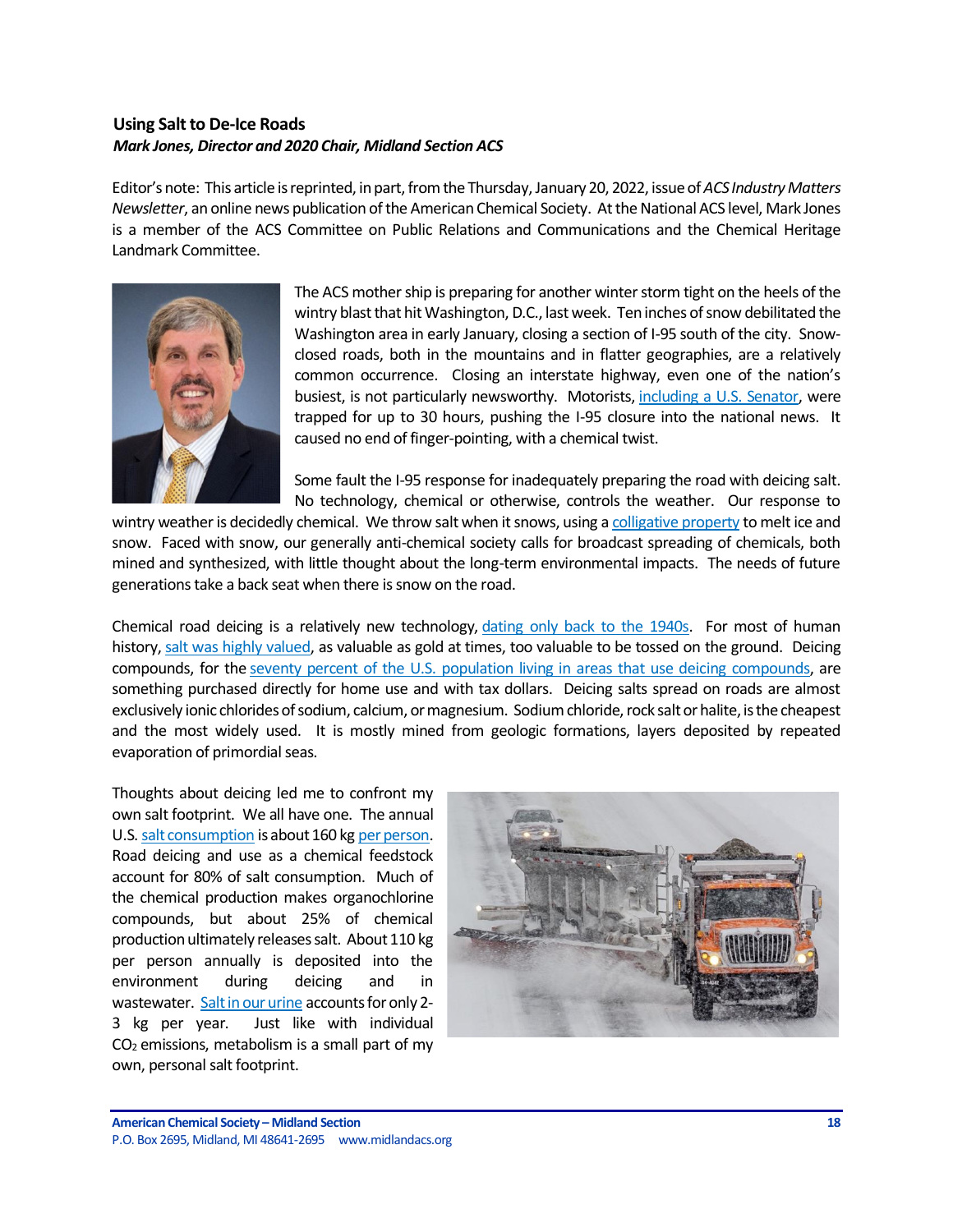The normally black asphalt roads here in Michigan are white from applied salt, annually applied at about [100 kg](https://issuu.com/micountyroads/docs/crossroads_fall_2017/8)  [per resident.](https://issuu.com/micountyroads/docs/crossroads_fall_2017/8) Rock salt's damage to vegetation, metals, infrastructure, and the environment is largely overlooked. Spring rains will take the salt-laden roads back to black, washing salt into lakes and rivers – out of sight, out of mind. [Salinity in the lower Great Lakes](https://aslopubs.onlinelibrary.wiley.com/doi/full/10.1002/lol2.10228) has increased 8 to 10 times historic levels and continues to rise over a milligram per liter per year. A recent national study of randomly selected lakes found 44% experienced long-term salinization and estimates nearly 8,000 lakes may be at risk from salinization. Other [studies](https://www.usgs.gov/centers/upper-midwest-water-science-center/science/evaluating-chloride-trends-due-road-salt-use-and) place the numbers even higher.

Deicing reduces accidents, [estimated over 78%](https://esajournals.onlinelibrary.wiley.com/doi/10.1002/fee.2433) on average and [up to 93% on highwaysl](https://www.highways.org/wp-content/uploads/2014/01/Deicing-Salt-Study-FINAL.pdf)ike I-95, saving lives and preventing injuries. Consciously or unconsciously, we've determined that the immediate safety benefits are worth [the deferred environmental costs.](https://www.protectadks.org/wp-content/uploads/2010/12/Road_Deicing-1.pdf) We've also determined that those immediate safety benefits are not worth the considerably higher cost of other deicing options. In deicing, the cheap solution wins.

[Recent reports](https://clearroads.org/wp-content/uploads/dlm_uploads/FR_CR.18-05.pdf) are more disheartening than uplifting, concluding thatsalt is necessary for public safety with little to be done to stem the environmental damage. There are things we can do, more costly but better for the environment. Homeowners, unbound by the cost constraints plaguing tax-funded road commissions, can choose more plant-friendly options, less damaging to infrastructure, and more environmentally benign. I personally, sparingly use urea, costing about five times as much as rock salt. Acetate salts of calcium and magnesium are available, costing about [thirty times more](https://www.michiganradio.org/environment-climate-change/2021-11-07/michigan-expands-testing-of-salt-water-to-clear-winter-highways) than rock salt. Both avoid chloride runoff but are burdened by larger  $CO<sub>2</sub>$  footprints.

We can ask our public works to do better. Studies over the last 40 years conclude we can't afford to move away [from salt.](https://esajournals.onlinelibrary.wiley.com/doi/10.1002/fee.2433) We can support initiatives to better apply salt to roads and improve mechanical removal. Application of liquid brines rather than crystalline salt [reduces use by at least 40%.](https://www.michiganradio.org/environment-climate-change/2021-11-07/michigan-expands-testing-of-salt-water-to-clear-winter-highways) [Recent studies conclude salt storage](https://esajournals.onlinelibrary.wiley.com/doi/10.1002/fee.2433) is also a problem. Infrastructure upgrades can eliminate contaminated runoff from storage facilities. Citizen science can play a role, too. The Izaak Walton League is offering free chloride test kits to better identify problem areas. Grab a sample, do some analytical chemistry, and be part of the solution. Most of all, if you are reaching for deicing salt, choose carefully and apply sparingly.

# <span id="page-18-0"></span>**Please Consider the Midland ACS Scholarship Fund in Your 2022 Giving!** *Gina Malczewski, Director and Scholarship Committee, Midland Section ACS*

Last year in May, **Dr. Wendell and Marcia Dilling** (photo at right) issued a challenge relative to growing the Midland ACS Scholarship Fund. **Few have responded to that call so far, and the fund today currently stands at just over \$72,000.** Please read more below about the history and purpose of this fund. Past scholarship recipients are often highlighted in issues of the *Midland Chemist*.

**The application window for 2022 scholarships is currently open and will close on February 15, 2022.** Please se[e Midland Area Community](https://www.midlandfoundation.org/scholarships/)  [Foundation Scholarship Application](https://www.midlandfoundation.org/scholarships/) for details about the online scholarship application process.



The Midland Section ACS has been proud to offer scholarships to deserving undergraduate students majoring in a chemical science since 2002. Annually, two to four scholarships are awarded to candidates who have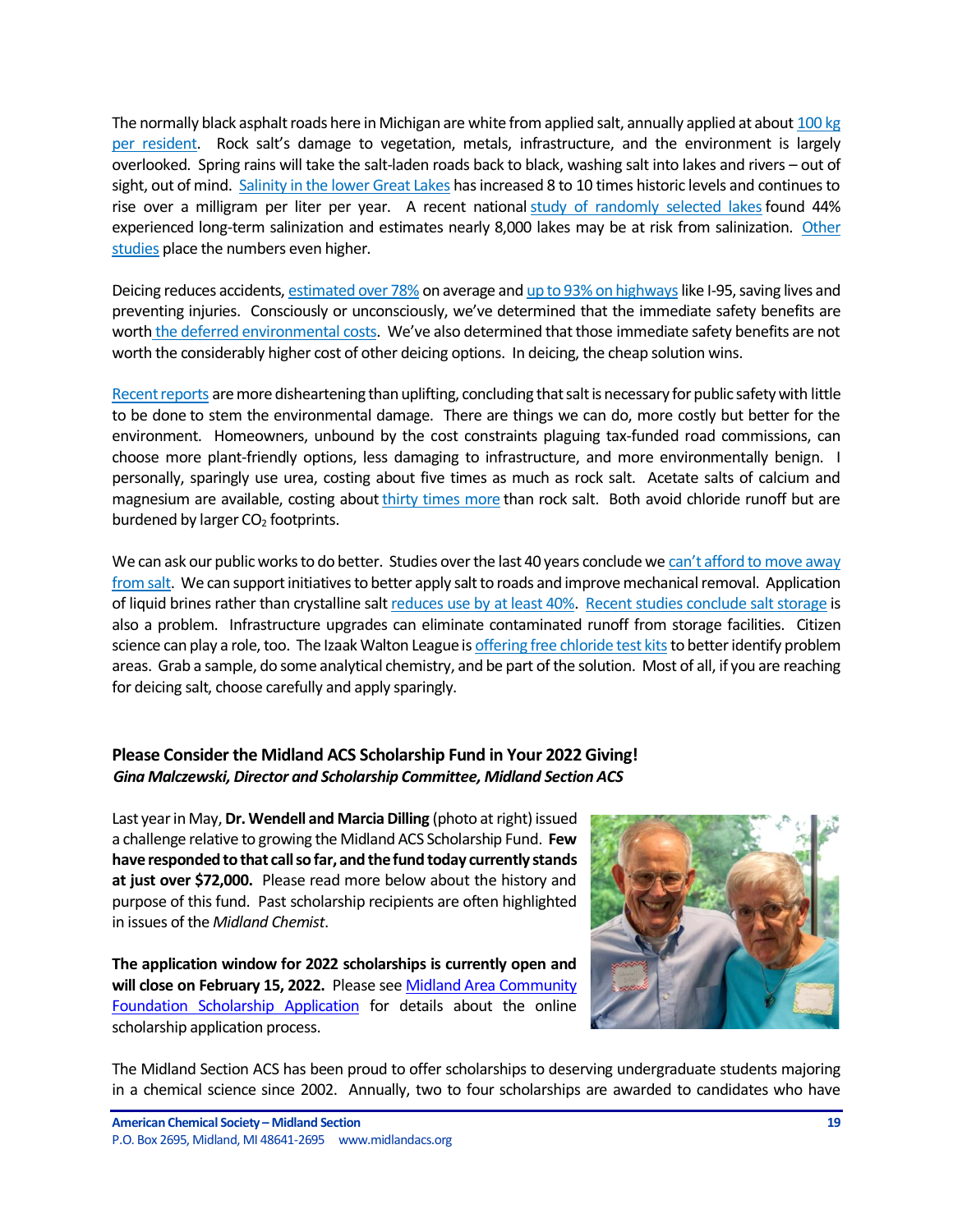graduated from a high school in one of the Section's five counties (Bay, Midland, Saginaw, Isabella, and Gratiot), are studying at a Michigan university, and are ideally intending to pursue a career in some aspect of chemistry or chemical engineering. Selections are made by a committee and are based on academics, service and extracurricular contributions, and an essay on the student's sources of motivation as well as future plans.

Awards usually range from \$1,000-2,000, depending on the financial performance of the Midland ACS Scholarship Fund (#399) administered through the Midland Area Community Foundation. A long-standing goal of the Section has been to raise the base amount to \$100,000 to serve more students.

Wendell and Marcia Dilling, both trained chemists and stalwart supporters of our Local Section, are prepared to help us reach that goal by donating up to \$18,000 as part of a Challenge Grant to the Scholarship Fund, which currently stands at \$72,100. **They will match 1:1 any new contributions to the fund at the Midland Area Community Foundation over the next couple of years (\$18,000 X 2 + \$72,100 = \$108,100).**

Please consider contributing to this worthwhile cause. **Your donations will help shape the future of chemistry!** If you have any questions about contributing to the Midland ACS Scholarship Fund, please call the Midland Area Community Foundation at 989-839-9661. Thank you.

An online donation form can be found through the following link: [Midland Section American Chemical Society Endowed Scholarship Fund #399](https://www.midlandfoundation.org/fund/midland-section-american-chemical-society-endowed-scholarship-fund-399/)

## <span id="page-19-0"></span>**In Memoriam – Fred W. McLafferty** *Steve Keinath, Co-Editor, The Midland Chemist*

Editor's note: One of the Midland Section's former and more famous members, Fred McLafferty, passed away on December 26, 2021, at the age of 98. He was very active in Midland Section ACS leadership roles back in the 1950s before he left Midland to become the Founding Director of Dow's Framingham Eastern Research Laboratory. Fred was one of only a few members who have served in all four of the Section's top elective offices: Treasurer in 1953, Secretary in 1954, Chair-Elect in 1955, and Chair in 1956 until June of that year when he became Dow's Eastern Research Laboratory Director in Framingham, MA.

Fred's name is associated with and immortalized in the [McLafferty Rearrangement,](https://en.wikipedia.org/wiki/McLafferty_rearrangement#:~:text=The%20McLafferty%20rearrangement%20is%20a,or%20dissociation%20of%20organic%20molecules.) a reaction observed in mass spectrometry during the fragmentation or dissociation of organic molecules. It is sometimes found that a molecule containing a keto-group undergoes β-cleavage, with the gain of the γ-hydrogen atom. The rearrangement may take place by a radical or ionic mechanism.

The material that follows includes: (1) A news release from the Department of Chemistry and Chemical Biology at Cornell University, in Ithaca, NY. Fred was a Professor Emeritus at Cornell, having joined the faculty there in 1968. (2) An obituary notice from Bangs Funeral Home in Ithaca, NY. (3) Reminiscences from Midland Section ACS members, Gina Malczewski, Wendell Dilling, and Vickie Langer.

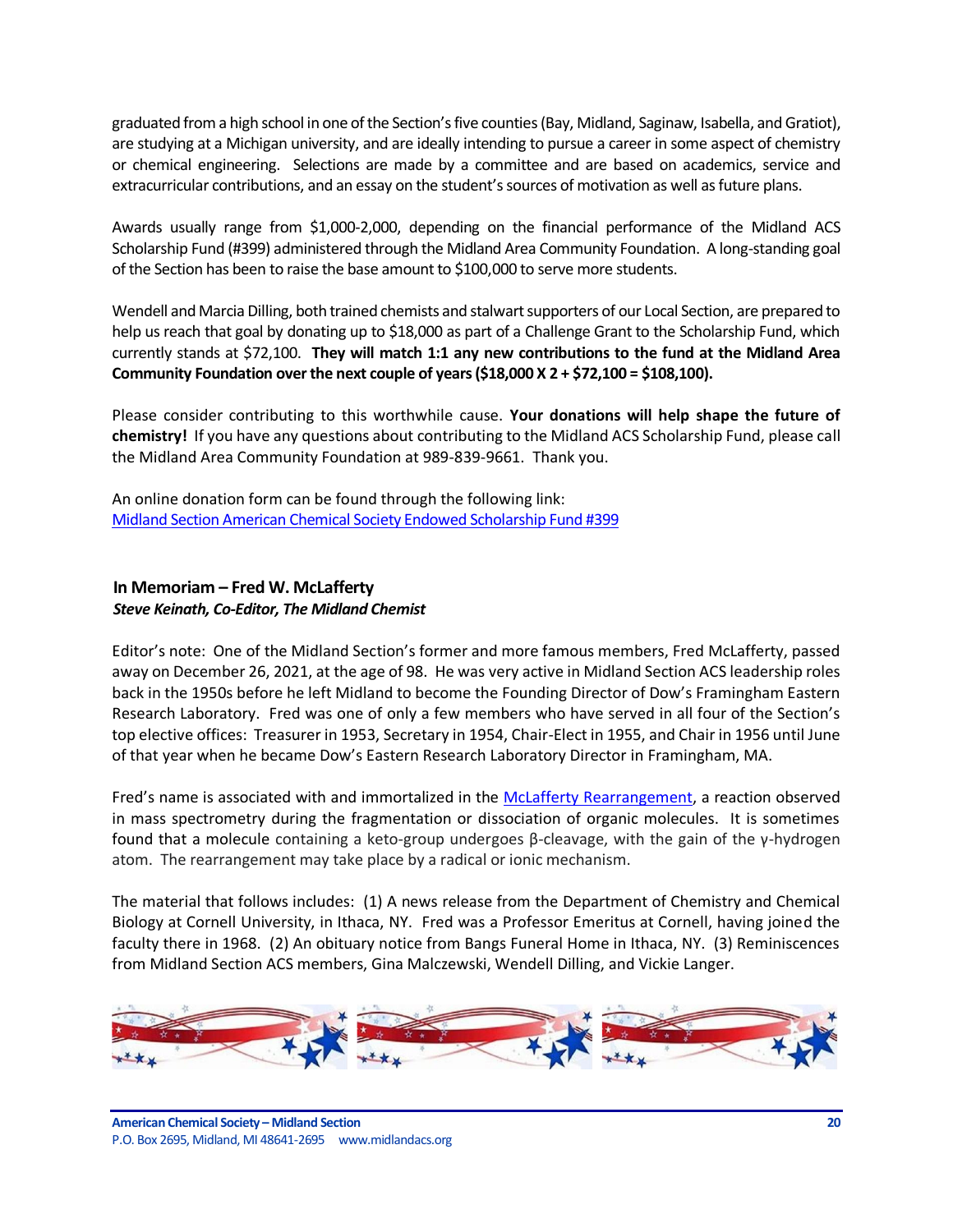**From the Department of Chemistry and Chemical Biology website, Cornell University, Ithaca, NY, in part: [\(https://chemistry.cornell.edu/fred-w-mclafferty-professor-emeritus-dies-98\)](https://chemistry.cornell.edu/fred-w-mclafferty-professor-emeritus-dies-98)**



## **FRED W. MCLAFFERTY, PROFESSOR EMERITUS, DIES AT 98**

January 4, 2022

The Department of Chemistry and Chemical Biology at Cornell University in Ithaca, New York, is saddened to note the passing of Dr. Fred W. McLafferty, the Peter J.W. Debye Professor of Chemistry Emeritus at Cornell University. Fred had a remarkable impact on the field of Chemistry, on our department, and on the lives of those with whom he interacted.

Fred obtained his Ph.D. in Chemistry at Cornell in 1950 and, after postdoctoral work at the University of Iowa, began his pioneering work in mass

spectrometry with the Dow Chemical Company. He returned to Cornell in 1968 as a member of the faculty. Fred's numerous contributions to the field of chemistry include the development of the first Gas Chromatograph/Mass Spectrometer (GC/MS) with Roland Gohlke, the description of a complex chemical rearrangement now known as the "[McLafferty Rearrangement](https://en.wikipedia.org/wiki/McLafferty_rearrangement#:~:text=The%20McLafferty%20rearrangement%20is%20a,or%20dissociation%20of%20organic%20molecules.)," the characterization of large protein macromolecules by mass spectrometry, and the co-authoring and editing of over 500 articles, five books, and a widely adopted registry of mass spectral data. A true lion of chemistry, Fred revolutionized the field and inspired scholarship for peers and students alike.

The Department of Chemistry and Chemical Biology will hold a symposium in honor of Fred when conditions permit.

**From the Online Obituary Notice for Fred McLafferty from Bangs Funeral Home, Ithaca, NY, in part: [\(https://www.bangsfuneralhome.com\)](https://www.bangsfuneralhome.com/)**

Fred W. McLafferty, the Peter J.W. Debye Professor of Chemistry Emeritus at Cornell University, passed away on December 26, 2021, in Ithaca, NY. He was 98 years old. He was an eminent scientist, a decorated veteran, and known for his quick wit, self-deprecating and friendly manner, and devotion to his wife, Tibby, and their family.

Born on May 11, 1923, in Evanston, IL, his family moved to his mother's family farm in Nuckolls County, Nebraska, following the start of the Great Depression. These difficult times included the death of his father, due to a staph infection when Fred was 16. His mother eventually got a job teaching in Omaha and he graduated from Omaha North High School in 1940. He entered the University of Nebraska that year and graduated in 1943 to enter the Army and WWII.

On the front lines with the infantry, he fought in France and Germany. He received a purple heart and five bronze medals for valor. His unit received the Presidential Unit Citation and liberated a concentration camp in Germany.

After the end of the war, he returned to the University of Nebraska where he received an MS in Chemistry in 1947 and met his wife, Elizabeth "Tibby" Curley. As her teaching assistant in a chemistry class, his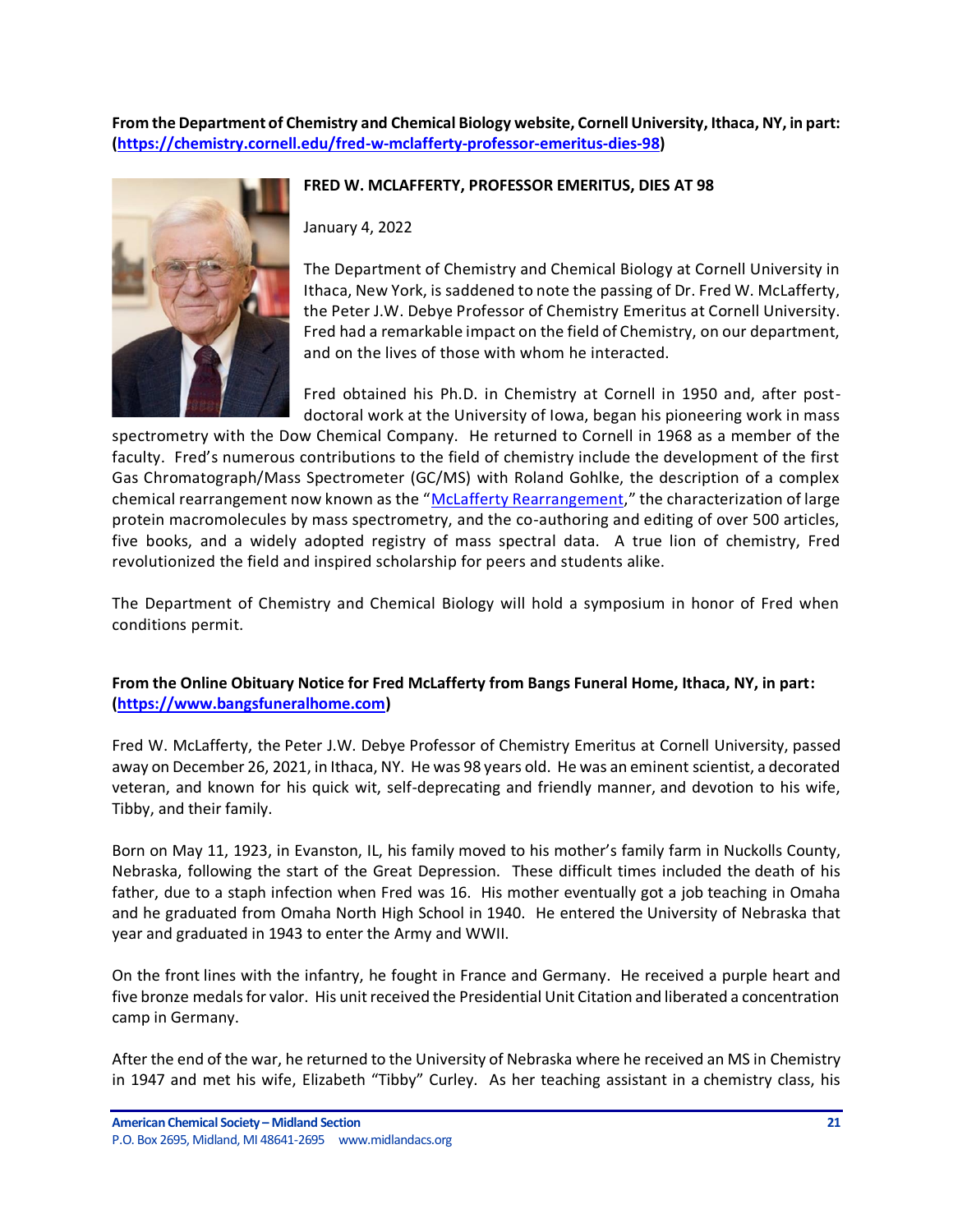expert instruction raised her lab scores from "good+" to "exc." through the semester. They were married for over 73 years. He received his PhD in Chemistry in 1950 from Cornell University, and then did postdoctoral work at the University of Iowa.

He began his professional career at the Dow Chemical Company, where his pioneering work with mass spectrometry began. He, along with Roland Gohlke, built the first Gas Chromatograph/ Mass Spectrometer (GC/MS). He was also the founding Director of the Dow Framingham Eastern Research Laboratory. In 1964, he joined the faculty at Purdue University as a Professor of Chemistry, and in 1968 he moved to Cornell University.

His pioneering work in mass spectrometry included the study of gaseous ion reactions, instrumentation, high-resolution analysis, data interpretation, and the collection and use of reference spectra. In 1959, he wrote an article that insightfully described a complex chemical rearrangement. This became known as the "[McLafferty Rearrangement](https://en.wikipedia.org/wiki/McLafferty_rearrangement#:~:text=The%20McLafferty%20rearrangement%20is%20a,or%20dissociation%20of%20organic%20molecules.)." With this and subsequent articles, he brought a new understanding to many areas of chemistry beyond mass spectrometry. He co-authored/edited over 500 articles, five books, and a widely adopted registry of mass spectral data.

These approaches and innovations are widely used in analyzing, developing, and detecting compounds from environmental pollutants to pharmaceutical products to RNA. His book, *Interpretation of Mass Spectra*, remains a leading text in the field. More recently, he pioneered new techniques for identifying and characterizing large, complex proteins.

In recognition of his scientific advancements, he was awarded honorary doctorates from the Universities of Nebraska, Liege, and Purdue, along with numerous international medals and honors. He was a member of the U.S. National Academy of Sciences and the American Academy of Arts and Sciences.

He will be deeply missed by his wife, Tibby; his children, Ann (Koko Diaz), Martha (Jonathan Skinner), Joel, and Sara (Avijit Ghosh); daughter-in-law, Vera; and ten grandchildren. He was predeceased by his son, Samuel A. McLafferty; parents, Joel E. and Margaret Keifer McLafferty; and his sister, Lucy, and brother, Charles.

A symposium in Fred's honor will be held in the future when conditions permit. Burial will be familyonly at Lake View Cemetery in Ithaca, NY.

In lieu of flowers, please send donations to the Fred McLafferty Fund in Chemistry and Chemical Biology (#0009443), Department of Chemistry, Cornell University, Ithaca, NY 14850. Bangs Funeral Home (209 West Green Street, Ithaca, NY 14850, Phone: 607-272-1922, [https://www.bangsfuneralhome.com\)](https://www.bangsfuneralhome.com/) is honored to assist Fred's family with the funeral arrangements.

## **Added Reminiscences from Midland Section ACS Members:**

*Gina Malczewski –* Fred's GC/MS invention brought a National Historic Chemical Landmark to Midland in recent years. This was celebrated in 2019 at the ACS Central Regional Meeting, hosted by the Midland Section ACS that year. In his early years, Fred worked at Dow, was an active ACS member, and his name was added to our 100th Anniversary Historical Exhibit's Periodic Table.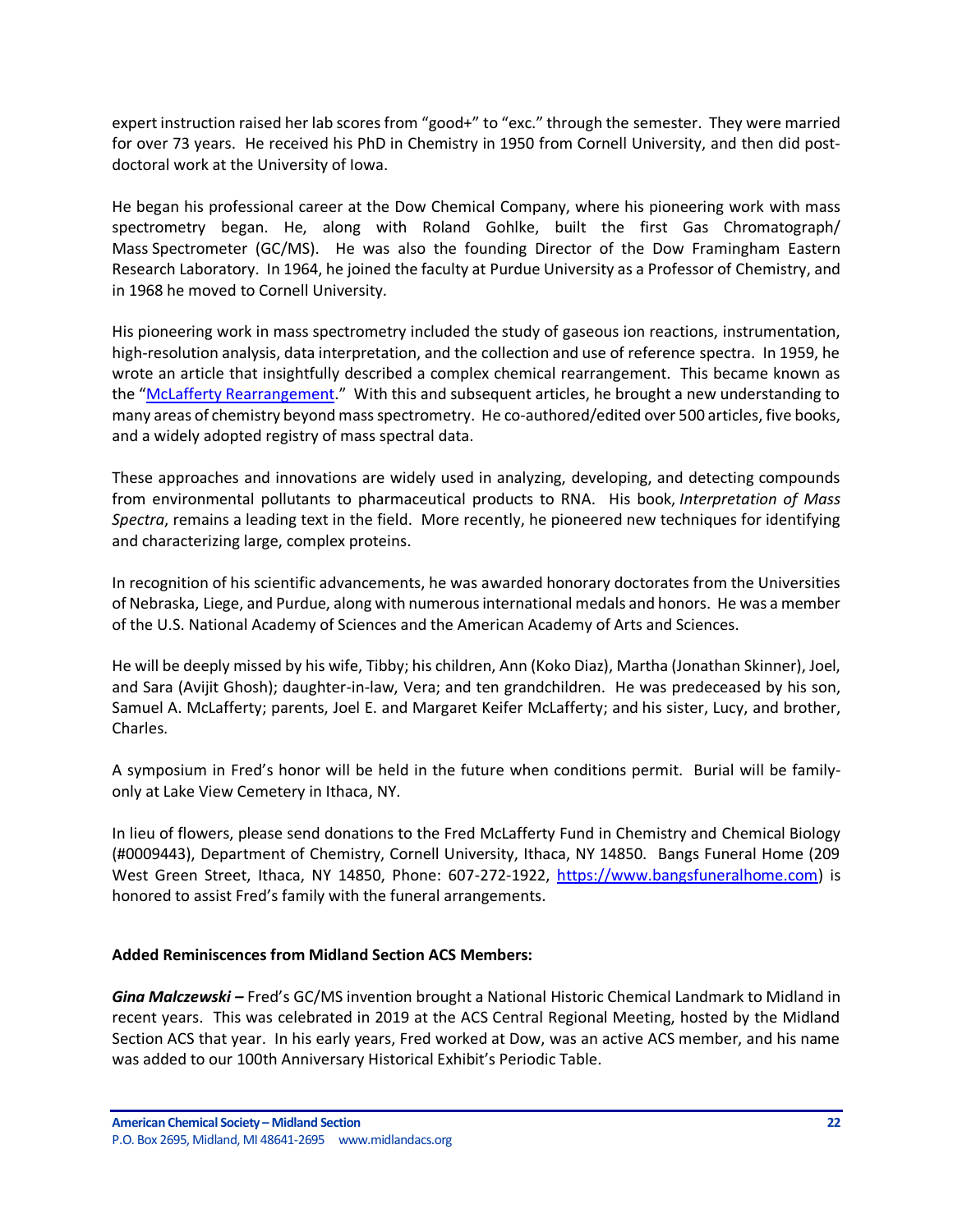*Wendell Dilling –* Fred McLafferty is one of the Midland Section's more famous members. He was one of only a few members who have served in all four of the Section's top elective offices: Treasurer in 1953, Secretary in 1954, Chair-Elect in 1955, and Chair in 1956 until June of that year when he became Dow's Eastern Research Laboratory Director in Framingham, MA. Dave Young stepped in to finish Fred's 1956 Chair's term of office.

I have a copy of Fred's book, *Interpretation of Mass Spectra*, on my bookshelf at home. I'm not a mass spectroscopist, but I used mass spectrometry a lot in my research. My wife, Marcia, and I published a paper together on "Pentacyclodecane Chemistry – III: Fragmentation Patterns of Pentacyclodecane Derivatives on Electron Impact" (*Tetrahedron*, **1967**, *23*, 1225-1233). At the time, Marcia worked in the Mass Spec Section of Dow's Chemical Physics Research Laboratory.

I worked every unknown problem at the end of Fred's book and learned a lot. The book jacket from that book provided the information on what happened in 1956 when Fred left his position as the Midland Section ACS Chair.

*Vickie Langer –* The McLafferty *Interpretation of Mass Spectra* book is still one of the most common books that I see on office shelves at Dow, a testament to the importance and significance of Fred's work in this area. In fact, I have a copy of the 3rd edition of the McLafferty book on my shelf and I often recommend it to younger chemists if they are going to be doing any unknown compound identification work.

# <span id="page-22-0"></span>**Upcoming Dates, Events, and Other Updates**

- January 3 (7:00 8:00 PM) Hybrid Midland Section ACS Board meeting, Primrose Retirement Community Clubhouse, 5600 Waldo Avenue, Midland (in person), andvia a WebEx conference call connection a[t Webex](https://midlandacs1.my.webex.com/join/webex1)  [Board Meeting -](https://midlandacs1.my.webex.com/join/webex1) January 2022, Meeting number: 2651 874 4771, or by phone at Phone number: 650-215- 5228, Access code: 2651 874 4771.
- January 12 (7:00 8:30 PM) MSU St. Andrews Family Astronomy Night free virtual event. Presentation topic: The Milky Way: Our Home in Space. Please se[e https://standrews.msu.edu/family-astronomy-night/](https://standrews.msu.edu/family-astronomy-night/) for more information about these ongoing monthly programs and to access prior archived presentations.
- February 2 (7:00 8:30 PM) MSU St. Andrews Family Astronomy Night free virtual event. Presentation topic: TBD. Please see https://standrews.msu.edu/family-astronomy-night/ for more information about these ongoing monthly programs [and to access prior archived presentations.](https://standrews.msu.edu/family-astronomy-night/)
- February 7 (7:00 8:00 PM) Hybrid Midland Section ACS Board meeting, MSU St. Andrews, Midland (in person), and via a WebEx conference call connection at Webex Board Meeting - February 2022, Meeting number: 2651 874 4771, or by phone at Phone number: [650-215-5228, Access code: 2651 874 47](https://midlandacs1.my.webex.com/join/webex1)71.
- February 15 **Deadline for applications for Midland Section ACS scholarships** available through the Midland Area Community Foundation (Fund #399). Please see Midland Area Community Foundation Scholarship Application for details about the online scholarship [application process. For any questions,](https://www.midlandfoundation.org/scholarships/)  [please contact Gina M](https://www.midlandfoundation.org/scholarships/)alczewski at [reginamalczewski@gmail.com](mailto:reginamalczewski@gmail.com) or the Midland Area Community Foundation at 989-839-9661.
- March 7 (7:00 8:00 PM) Hybrid Midland Section ACS Board meeting, MSU St. Andrews, Midland (in person), and via a WebEx conference call connection at Webex Board Meeting - March 2022, Meeting number: 2651 874 4771, or by phone at Phone number: 650-215-5228, Access code: 2651 874 4771.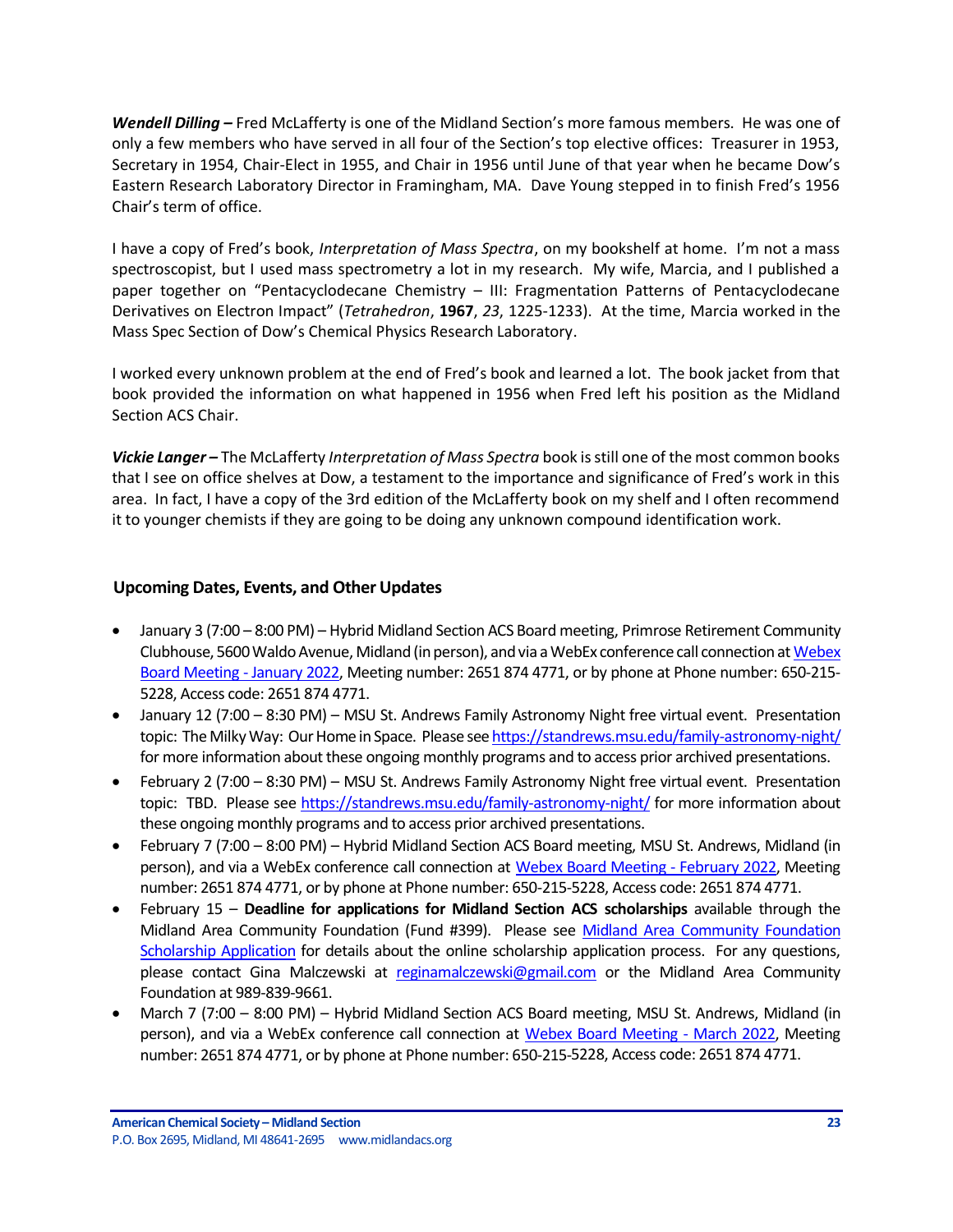- March 20-24, 2022 –ACS Spring 2022 National Meeting and Exposition, San Diego, CA. This meeting is being planned as an in-person and virtual hybrid meeting. Meeting theme: *Bonding Through Chemistry*. For more information, please see [ACS Meetings & Expositions -](https://www.acs.org/content/acs/en/meetings/acs-meetings.html) American Chemical Society.
- March 25 –**Deadline for Midland Section ACS Spring Awards nominations**to honor outstanding educators, volunteers, and colleagues. For more information, contact Diana Deese, Midland Section ACS Awards Committee Chair, a[t dkdeese@dow.com](mailto:dkdeese@dow.com) or 989-636-9915.
- •
- April 4 (7:00 8:00 PM) Hybrid Midland Section ACS Board meeting, MSU St. Andrews, Midland (in person), and via a WebEx conference call connection at [Webex Board Meeting -](https://midlandacs1.my.webex.com/join/webex1) April 2022, Meeting number: 2651 874 4771, or by phone at Phone number: 650-215-5228, Access code: 2651 874 4771.
- •
- May 2 (7:00 8:00 PM) Hybrid Midland Section ACS Board meeting, MSU St. Andrews, Midland (in person), and via a WebEx conference call connection at [Webex Board Meeting -](https://midlandacs1.my.webex.com/join/webex1) May 2022, Meeting number: 2651 874 4771, or by phone at Phone number: 650-215-5228, Access code: 2651 874 4771.
- May 4 (5:30 9:00 PM) Midland Section ACS Spring Awards Banquet, Great Hall Banquet & Convention Center, 5121 Bay City Road, Midland. Cost: TBD. For more information or any questions, please contact Diana Deese, Midland Section ACS Awards Committee Chair, a[t dkdeese@dow.com](mailto:dkdeese@dow.com) or 989-636-9915.

•

• June 6 (7:00 – 8:00 PM) – Hybrid Midland Section ACS Board meeting, MSU St. Andrews, Midland (in person), and via a WebEx conference call connection at [Webex Board Meeting -](https://midlandacs1.my.webex.com/join/webex1) June 2022, Meeting number: 2651 874 4771, or by phone at Phone number: 650-215-5228, Access code: 2651 874 4771.

•

- August 1 (7:00 8:00 PM) Hybrid Midland Section ACS Board meeting, MSU St. Andrews, Midland (in person), and via a WebEx conference call connection at [Webex Board Meeting -](https://midlandacs1.my.webex.com/join/webex1) August 2022, Meeting number: 2651 874 4771, or by phone at Phone number: 650-215-5228, Access code: 2651 874 4771.
- August 21-25, 2022 ACS Fall 2022 National Meeting and Exposition, Chicago, IL. This meeting is being planned as an in-person and virtual hybrid meeting. Meeting theme: *Sustainability in a Changing World*. For more information, please se[e ACS Meetings & Expositions -](https://www.acs.org/content/acs/en/meetings/acs-meetings/abstract-submission/call-for-abstracts.html?sc=220118_mtg_news_acsmters_SPR22_od) American Chemical Society.
- •
- September 12 (7:00 8:00 PM) Hybrid Midland Section ACS Board meeting, MSU St. Andrews, Midland (in person), and via a WebEx conference call connection at [Webex Board Meeting -](https://midlandacs1.my.webex.com/join/webex1) September 2022, Meeting number: 2651 874 4771, or by phone at Phone number: 650-215-5228, Access code: 2651 874 4771. **Please note: This Board meeting is being held on the second Monday of September, not the usual first Monday of most months due to the Labor Day holiday.**

•

- October 3 (7:00 8:00 PM) Hybrid Midland Section ACS Board meeting, MSU St. Andrews, Midland (in person), and via a WebEx conference call connection at [Webex Board Meeting -](https://midlandacs1.my.webex.com/join/webex1) October 2022, Meeting number: 2651 874 4771, or by phone at Phone number: 650-215-5228, Access code: 2651 874 4771.
- •
- November 7 (7:00 8:00 PM) Hybrid Midland Section ACS Board meeting, MSU St. Andrews, Midland (in person), and via a WebEx conference call connection at [Webex Board Meeting -](https://midlandacs1.my.webex.com/join/webex1) November 2022, Meeting number: 2651 874 4771, or by phone at Phone number: 650-215-5228, Access code: 2651 874 4771.
- •
- December 5 (7:00 8:00 PM) Hybrid Midland Section ACS Board meeting, MSU St. Andrews, Midland (in person), and via a WebEx conference call connection a[t Webex Board Meeting -](https://midlandacs1.my.webex.com/join/webex1) December 2022, Meeting number: 2651 874 4771, or by phone at Phone number: 650-215-5228, Access code: 2651 874 4771.